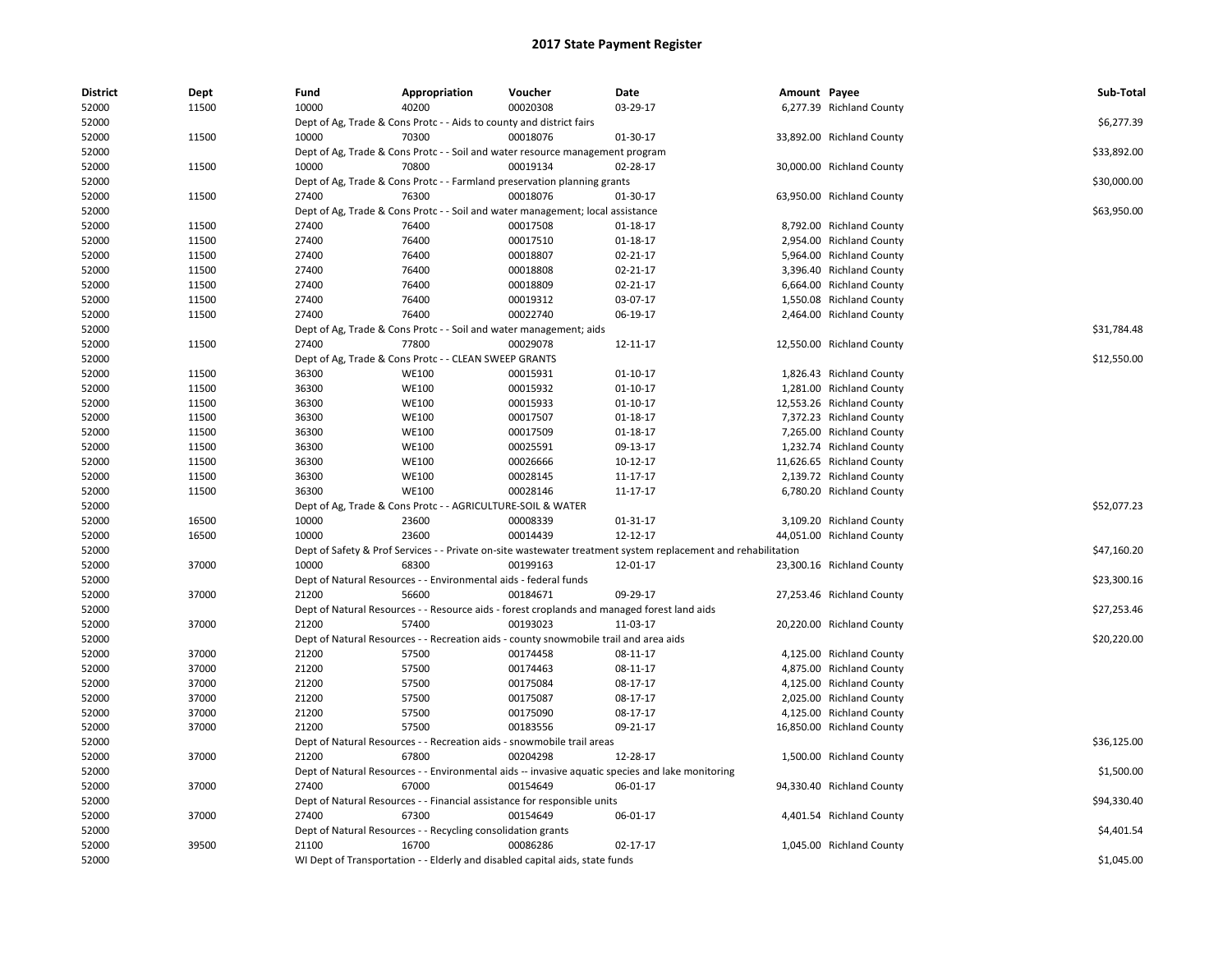| <b>District</b> | Dept  | Fund  | Appropriation                                                                 | Voucher  | Date                                                                                                    | Amount Payee |                            | Sub-Total      |
|-----------------|-------|-------|-------------------------------------------------------------------------------|----------|---------------------------------------------------------------------------------------------------------|--------------|----------------------------|----------------|
| 52000           | 39500 | 21100 | 16800                                                                         | 00107621 | 04-21-17                                                                                                |              | 69,578.00 Richland County  |                |
| 52000           |       |       | WI Dept of Transportation - - Elderly and disabled county aids, state funds   |          |                                                                                                         |              |                            | \$69,578.00    |
| 52000           | 39500 | 21100 | 17400                                                                         | 00084047 | 02-10-17                                                                                                |              | 5,410.87 Richland County   |                |
| 52000           |       |       | WI Dept of Transportation - - Disaster damage aids, state funds               |          |                                                                                                         |              |                            | \$5,410.87     |
| 52000           | 39500 | 21100 | 18500                                                                         | 00153123 | 08-14-17                                                                                                |              | 16,198.17 Richland County  |                |
| 52000           | 39500 | 21100 | 18500                                                                         | 00159603 | 09-01-17                                                                                                |              | 23,695.58 Richland County  |                |
| 52000           | 39500 | 21100 | 18500                                                                         | 00187884 | 11-06-17                                                                                                |              | 12,491.87 Richland County  |                |
| 52000           |       |       | WI Dept of Transportation - - Highway safety, local assistance, federal funds |          |                                                                                                         |              |                            | \$52,385.62    |
| 52000           | 39500 | 21100 | 19000                                                                         | 00065448 | 01-03-17                                                                                                |              | 134,317.85 Richland County |                |
| 52000           | 39500 | 21100 | 19000                                                                         | 00133997 | 07-03-17                                                                                                |              | 268,635.70 Richland County |                |
| 52000           | 39500 | 21100 | 19000                                                                         | 00169263 | 10-02-17                                                                                                |              | 134,317.86 Richland County |                |
| 52000           |       |       | WI Dept of Transportation - - Transportation aids to counties, state funds    |          |                                                                                                         |              |                            | \$537,271.41   |
| 52000           | 39500 | 21100 | 27800                                                                         | 00144811 | 07-24-17                                                                                                |              | 110,446.94 Richland County |                |
| 52000           | 39500 | 21100 | 27800                                                                         | 00200790 | 12-13-17                                                                                                |              | 3,192.20 Richland County   |                |
| 52000           |       |       | WI Dept of Transportation - - Local roads improvement program, state funds    |          |                                                                                                         |              |                            | \$113,639.14   |
| 52000           | 39500 | 21100 | 36300                                                                         | 00074996 | $01 - 18 - 17$                                                                                          |              | 5.00 Richland County       |                |
| 52000           |       |       | WI Dept of Transportation - - State highway rehabilitation, state funds       |          |                                                                                                         |              |                            | \$5.00         |
| 52000           | 39500 | 21100 | 36800                                                                         | 00072456 | 01-10-17                                                                                                |              | 39,577.48 Richland County  |                |
| 52000           | 39500 | 21100 | 36800                                                                         | 00083192 | 02-07-17                                                                                                |              | 93,371.07 Richland County  |                |
| 52000           | 39500 | 21100 | 36800                                                                         | 00094194 | 03-14-17                                                                                                |              | 19,622.16 Richland County  |                |
| 52000           | 39500 | 21100 | 36800                                                                         | 00099356 | 03-22-17                                                                                                |              | 173,360.52 Richland County |                |
| 52000           | 39500 | 21100 | 36800                                                                         | 00124799 | 06-05-17                                                                                                |              | 243.06 Richland County     |                |
| 52000           | 39500 | 21100 | 36800                                                                         | 00069159 | 01-01-17                                                                                                |              | 201,731.51 Richland County |                |
| 52000           | 39500 | 21100 | 36800                                                                         | 00111579 | 05-01-17                                                                                                |              | 19,202.07 Richland County  |                |
|                 |       |       |                                                                               |          |                                                                                                         |              |                            |                |
| 52000           | 39500 | 21100 | 36800                                                                         | 00125227 | 06-06-17                                                                                                |              | 143,758.58 Richland County |                |
| 52000           | 39500 | 21100 | 36800                                                                         | 00136028 | 06-27-17                                                                                                |              | 99,558.80 Richland County  |                |
| 52000           | 39500 | 21100 | 36800                                                                         | 00145900 | $07-25-17$                                                                                              |              | 101,971.98 Richland County |                |
| 52000           | 39500 | 21100 | 36800                                                                         | 00145902 | 08-01-17                                                                                                |              | 130,577.89 Richland County |                |
| 52000           | 39500 | 21100 | 36800                                                                         | 00145910 | 08-01-17                                                                                                |              | 86,650.95 Richland County  |                |
| 52000           | 39500 | 21100 | 36800                                                                         | 00146569 | 08-01-17                                                                                                |              | 11,756.13 Richland County  |                |
| 52000           | 39500 | 21100 | 36800                                                                         | 00159140 | 08-28-17                                                                                                |              | 165,022.94 Richland County |                |
| 52000           | 39500 | 21100 | 36800                                                                         | 00173931 | 10-03-17                                                                                                |              | 129,539.92 Richland County |                |
| 52000           | 39500 | 21100 | 36800                                                                         | 00174715 | 10-05-17                                                                                                |              | 151.57 Richland County     |                |
| 52000           | 39500 | 21100 | 36800                                                                         | 00180689 | 10-17-17                                                                                                |              | 94,328.62 Richland County  |                |
| 52000           | 39500 | 21100 | 36800                                                                         | 00194926 | 11-21-17                                                                                                |              | 146,092.94 Richland County |                |
| 52000           |       |       | WI Dept of Transportation - - Routine maintenance activities, state funds     |          |                                                                                                         |              |                            | \$1,656,518.19 |
| 52000           | 39500 | 21100 | 27600                                                                         | 00083192 | 02-07-17                                                                                                |              | 1,488.41 Richland County   |                |
| 52000           |       |       |                                                                               |          | WI Dept of Transportation - - Local transportation facility improvement assistance, local funds         |              |                            | \$1,488.41     |
| 52000           | 39500 | 21100 | 38300                                                                         | 00074996 | $01 - 18 - 17$                                                                                          |              | 20.00 Richland County      |                |
| 52000           |       |       | WI Dept of Transportation - - State highway rehabilitation, federal funds     |          |                                                                                                         |              |                            | \$20.00        |
| 52000           | 41000 | 10000 | 11600                                                                         | 00167918 | 11-07-17                                                                                                |              | 3,269.90 Richland County   |                |
| 52000           |       |       |                                                                               |          | Department of Corrections - - Reimbursing counties for probation, extended supervision and parole holds |              |                            | \$3,269.90     |
| 52000           | 43500 | 10000 | 10700                                                                         | 00086837 | 01-03-17                                                                                                |              | 292.79 Richland County     |                |
| 52000           | 43500 | 10000 | 10700                                                                         | 00107525 | 03-08-17                                                                                                |              | 113.28 Richland County     |                |
| 52000           | 43500 | 10000 | 10700                                                                         | 00134666 | 06-12-17                                                                                                |              | 229.96 Richland County     |                |
| 52000           |       |       | Department of Health Services - - Public health dispensaries and drugs        |          |                                                                                                         |              |                            | \$636.03       |
| 52000           | 43500 | 10000 | 11900                                                                         | 00152544 | 09-01-17                                                                                                |              | 5,599.24 Richland County   |                |
| 52000           |       |       | Department of Health Services - - Emergency medical services; aids            |          |                                                                                                         |              |                            | \$5,599.24     |
| 52000           | 43500 | 10000 | 14900                                                                         | 00166717 | 11-17-17                                                                                                |              | 3,778.48 Richland County   |                |
| 52000           |       |       | Department of Health Services - - Federal project operations                  |          |                                                                                                         |              |                            | \$3,778.48     |
| 52000           | 43500 | 10000 | 00000                                                                         | 90710    | 02-01-17                                                                                                |              | 159,953.00 Richland County |                |
| 52000           | 43500 | 10000 | 00000                                                                         | 90711    | 03-01-17                                                                                                |              | 198,780.00 Richland County |                |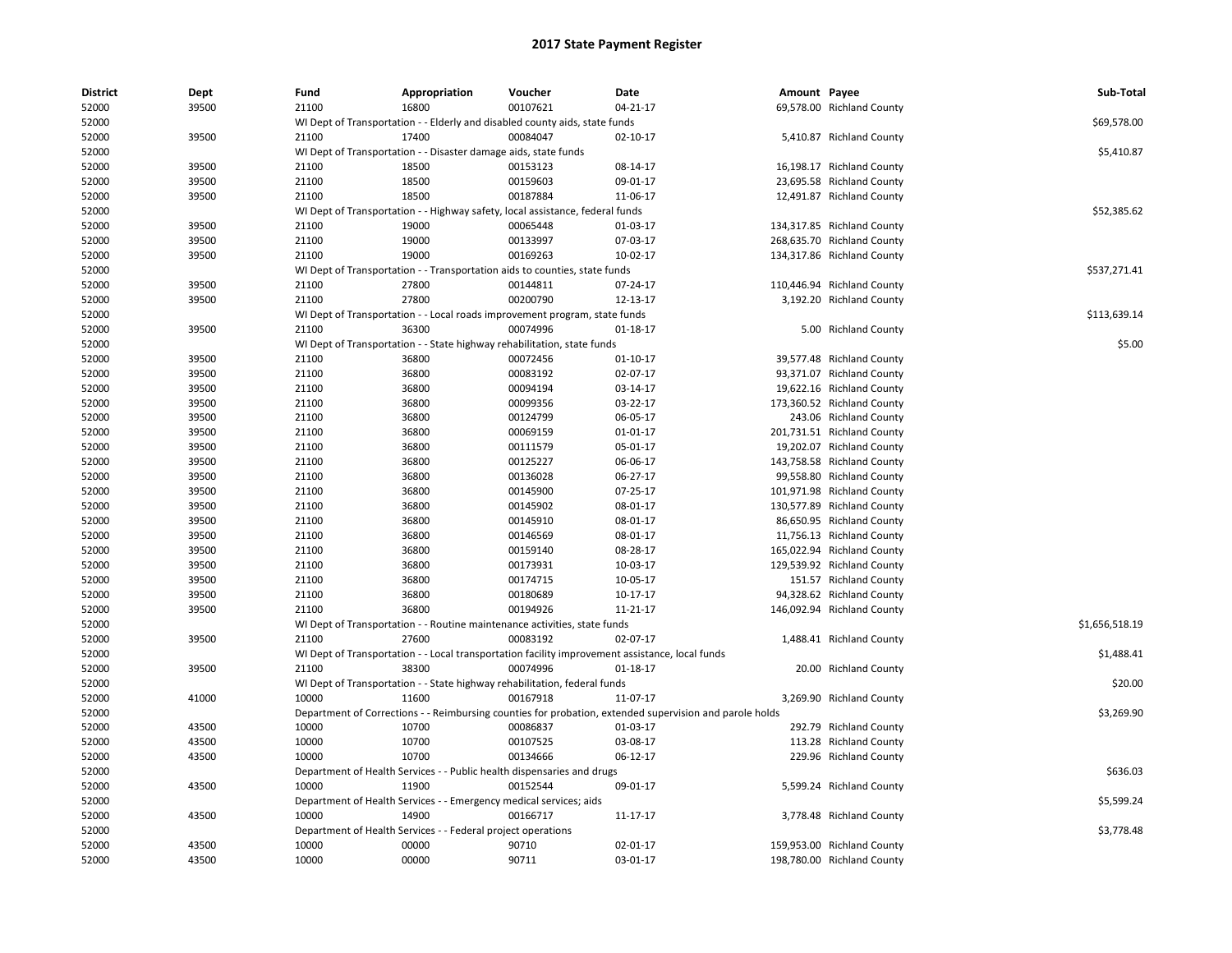| <b>District</b> | Dept  | Fund                                  | Appropriation                                                                             | Voucher  | Date                                                                                               | Amount Payee |                            | Sub-Total      |
|-----------------|-------|---------------------------------------|-------------------------------------------------------------------------------------------|----------|----------------------------------------------------------------------------------------------------|--------------|----------------------------|----------------|
| 52000           | 43500 | 10000                                 | 00000                                                                                     | 90715    | 05-01-17                                                                                           |              | 153,002.00 Richland County |                |
| 52000           | 43500 | 10000                                 | 00000                                                                                     | 90716    | 06-01-17                                                                                           |              | 445,489.00 Richland County |                |
| 52000           | 43500 | 10000                                 | 00000                                                                                     | 90800    | 07-01-17                                                                                           |              | 219,827.00 Richland County |                |
| 52000           | 43500 | 10000                                 | 00000                                                                                     | 90801    | 08-01-17                                                                                           |              | 250,234.00 Richland County |                |
| 52000           | 43500 | 10000                                 | 00000                                                                                     | 90802    | 09-01-17                                                                                           |              | 210,846.00 Richland County |                |
| 52000           | 43500 | 10000                                 | 00000                                                                                     | 90805    | 10-02-17                                                                                           |              | 286,808.00 Richland County |                |
| 52000           | 43500 | 10000                                 | 00000                                                                                     | 90806    | 11-01-17                                                                                           |              | 243,790.00 Richland County |                |
| 52000           | 43500 | 10000                                 | 00000                                                                                     | 90807    | 12-01-17                                                                                           |              | 256,027.00 Richland County |                |
| 52000           |       |                                       | Department of Health Services - - State/Federal Aids                                      |          |                                                                                                    |              |                            | \$2,424,756.00 |
| 52000           | 43500 | 00005                                 | 16300                                                                                     | 01LGS    | 11-17-17                                                                                           |              | 34,018.87 Richland County  |                |
| 52000           |       |                                       | Department of Health Services - - Guardianship grant program                              |          |                                                                                                    |              |                            | \$34,018.87    |
| 52000           | 45500 | 10000                                 | 21700                                                                                     | 00030513 | 06-30-17                                                                                           |              | 2,129.67 Richland County   |                |
| 52000           | 45500 | 10000                                 | 21700                                                                                     | 00033049 | 08-18-17                                                                                           |              | 12,225.53 Richland County  |                |
| 52000           | 45500 | 10000                                 | 21700                                                                                     | 00036986 | 11-03-17                                                                                           |              | 10,043.94 Richland County  |                |
| 52000           |       | Department of Justice - - Drug courts |                                                                                           |          |                                                                                                    |              |                            | \$24,399.14    |
| 52000           | 45500 | 10000                                 | 22100                                                                                     | 00035951 | 10-13-17                                                                                           |              | 760.00 Richland County     |                |
| 52000           |       |                                       | Department of Justice - - Crime laboratories; deoxyribonucleic acid analysis              |          |                                                                                                    |              |                            | \$760.00       |
| 52000           | 45500 | 10000                                 | 23100                                                                                     | 00033858 | 08-31-17                                                                                           |              | 1,951.83 Richland County   |                |
| 52000           | 45500 | 10000                                 | 23100                                                                                     | 00038644 | 12-12-17                                                                                           |              | 4,320.00 Richland County   |                |
| 52000           |       |                                       | Department of Justice - - Law enforcement training fund, local assistance                 |          |                                                                                                    |              |                            | \$6,271.83     |
| 52000           | 45500 | 10000                                 | 53200                                                                                     | 00024985 | 03-03-17                                                                                           |              | 12,315.65 Richland County  |                |
| 52000           | 45500 | 10000                                 | 53200                                                                                     | 00031730 | 07-20-17                                                                                           |              | 12,772.19 Richland County  |                |
| 52000           |       |                                       | Department of Justice - - Crime victim and witness assistance surcharge, general services |          |                                                                                                    |              |                            | \$25,087.84    |
| 52000           | 46500 | 10000                                 | 30500                                                                                     | 00026524 | 05-25-17                                                                                           |              | 2,093.36 Richland County   |                |
| 52000           | 46500 | 10000                                 | 30500                                                                                     | 00033663 | $10-27-17$                                                                                         |              | 9,933.92 Richland County   |                |
| 52000           | 46500 | 10000                                 | 30500                                                                                     | 00035414 | 12-12-17                                                                                           |              | 924.60 Richland County     |                |
| 52000           |       |                                       |                                                                                           |          | Department of Military Affairs - - Disaster recovery aid; public health emergency quarantine costs |              |                            | \$12,951.88    |
| 52000           | 46500 | 10000                                 | 30800                                                                                     | 00021636 | 02-06-17                                                                                           |              | 533.90 Richland County     |                |
| 52000           | 46500 | 10000                                 | 30800                                                                                     | 00035573 | 12-12-17                                                                                           |              | 8,193.78 Richland County   |                |
| 52000           |       |                                       | Department of Military Affairs - - Emergency response equipment                           |          |                                                                                                    |              |                            | \$8,727.68     |
| 52000           | 46500 | 10000                                 | 33700                                                                                     | 00027707 | 06-21-17                                                                                           |              | 4,033.49 Richland County   |                |
| 52000           |       |                                       |                                                                                           |          | Department of Military Affairs - - Division of emergency management; emergency planning grants     |              |                            | \$4,033.49     |
| 52000           | 46500 | 10000                                 | 34200                                                                                     | 00026524 | 05-25-17                                                                                           |              | 12,560.18 Richland County  |                |
| 52000           | 46500 | 10000                                 | 34200                                                                                     | 00030328 | 08-11-17                                                                                           |              | 460.61 Richland County     |                |
| 52000           | 46500 | 10000                                 | 34200                                                                                     | 00030748 | 08-23-17                                                                                           |              | 14,171.13 Richland County  |                |
| 52000           | 46500 | 10000                                 | 34200                                                                                     | 00033663 | $10-27-17$                                                                                         |              | 59,603.52 Richland County  |                |
| 52000           | 46500 | 10000                                 | 34200                                                                                     | 00035414 | 12-12-17                                                                                           |              | 10,478.79 Richland County  |                |
| 52000           |       |                                       | Department of Military Affairs - - Federal aid, local assistance                          |          |                                                                                                    |              |                            | \$97,274.23    |
| 52000           | 48500 | 15200                                 | 12700                                                                                     | 00024218 | $01 - 24 - 17$                                                                                     |              | 576.59 Richland County     |                |
| 52000           | 48500 | 15200                                 | 12700                                                                                     | 00031972 | 06-29-17                                                                                           |              | 273.41 Richland County     |                |
| 52000           |       |                                       | Department of Veterans Affairs - - Grants to counties                                     |          |                                                                                                    |              |                            | \$850.00       |
| 52000           | 48500 | 58200                                 | 26700                                                                                     | 00024218 | 01-24-17                                                                                           |              | 2,594.66 Richland County   |                |
| 52000           | 48500 | 58200                                 | 26700                                                                                     | 00031972 | 06-29-17                                                                                           |              | 1,230.34 Richland County   |                |
| 52000           |       |                                       | Department of Veterans Affairs - - County grants                                          |          |                                                                                                    |              |                            | \$3,825.00     |
| 52000           | 48500 | 58200                                 | 28000                                                                                     | 00037721 | 10-25-17                                                                                           |              | 4,968.46 Richland County   |                |
| 52000           |       |                                       | Department of Veterans Affairs - - Transportation payment                                 |          |                                                                                                    |              |                            | \$4,968.46     |
| 52000           | 48500 | 58300                                 | 37000                                                                                     | 00024218 | 01-24-17                                                                                           |              | 2,594.66 Richland County   |                |
| 52000           | 48500 | 58300                                 | 37000                                                                                     | 00031972 | 06-29-17                                                                                           |              | 1,230.34 Richland County   |                |
| 52000           |       |                                       | Department of Veterans Affairs - - County grants                                          |          |                                                                                                    |              |                            | \$3,825.00     |
| 52000           | 50500 | 10000                                 | 15500                                                                                     | 00040167 | 01-17-17                                                                                           |              | 6,031.05 Richland County   |                |
| 52000           | 50500 | 10000                                 | 15500                                                                                     | 00042613 | 02-14-17                                                                                           |              | 6,247.17 Richland County   |                |
| 52000           | 50500 | 10000                                 | 15500                                                                                     | 00045015 | 03-14-17                                                                                           |              | 1,992.57 Richland County   |                |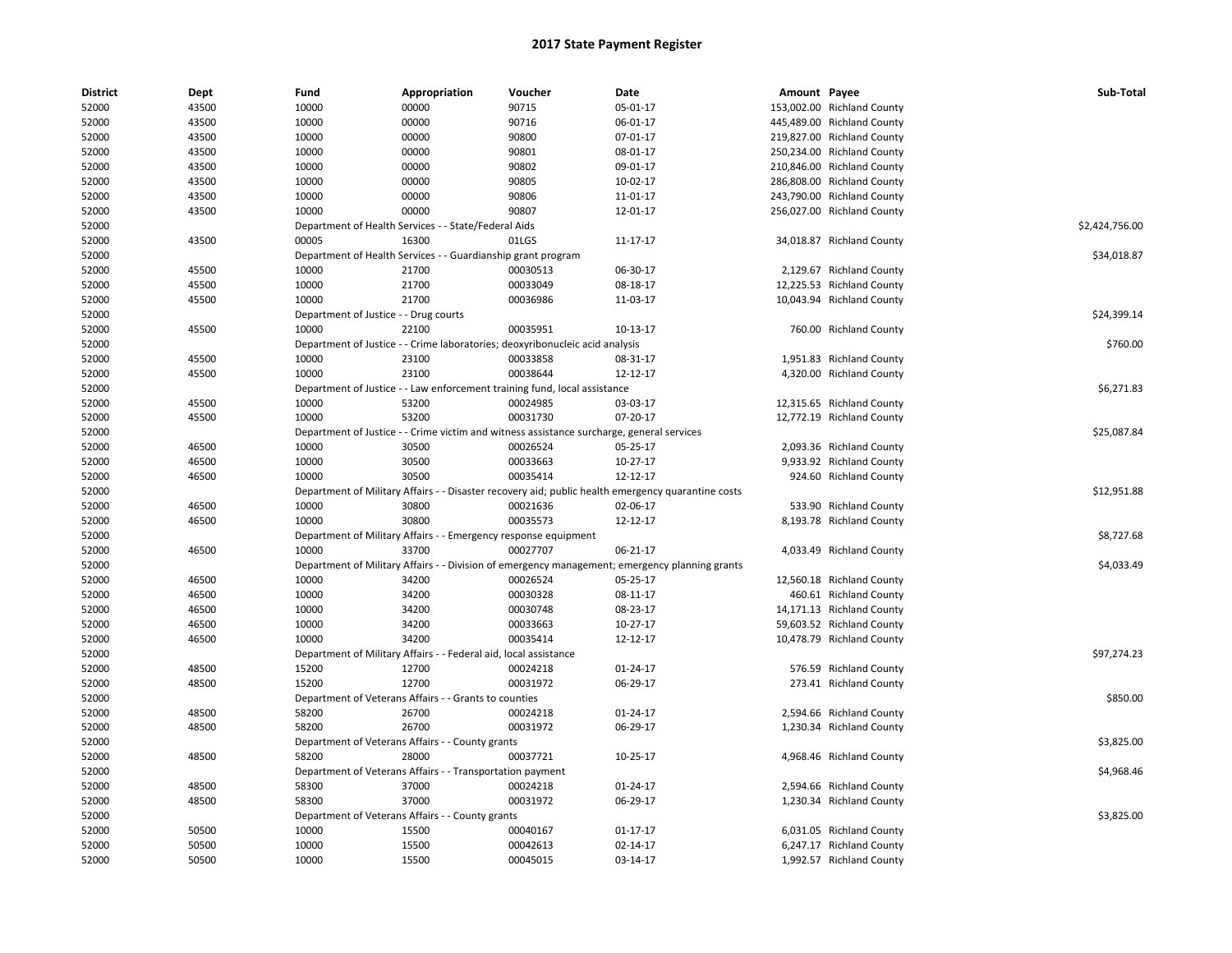| <b>District</b>    | <b>Dept</b> | Fund                                                          | Appropriation                                                                    | Voucher     | Date           | Amount Payee |                              | Sub-Total      |
|--------------------|-------------|---------------------------------------------------------------|----------------------------------------------------------------------------------|-------------|----------------|--------------|------------------------------|----------------|
| 52000              | 50500       | 10000                                                         | 15500                                                                            | 00048881    | 04-28-17       |              | 2,133.98 Richland County     |                |
| 52000              | 50500       | 10000                                                         | 15500                                                                            | 00050381    | 05-15-17       |              | 1,398.95 Richland County     |                |
| 52000              | 50500       | 10000                                                         | 15500                                                                            | 00051818    | 05-30-17       |              | 2,199.64 Richland County     |                |
| 52000              | 50500       | 10000                                                         | 15500                                                                            | 00057857    | 08-14-17       |              | 1,131.28 Richland County     |                |
| 52000              | 50500       | 10000                                                         | 15500                                                                            | 00058905    | 08-28-17       |              | 1,228.27 Richland County     |                |
| 52000              | 50500       | 10000                                                         | 15500                                                                            | 00068691    | 12-28-17       |              | 4,934.59 Richland County     |                |
| 52000              |             |                                                               | Department of Administration - - Federal aid; local assistance                   |             |                |              |                              | \$27,297.50    |
| 52000              | 50500       | 10000                                                         | 74300                                                                            | 00058602    | 09-01-17       |              | 21,762.97 Richland County    |                |
| 52000              | 50500       | 10000                                                         | 74300                                                                            | 00067287    | 12-18-17       |              | 10,324.68 Richland County    |                |
| 52000              | 50500       | 10000                                                         | 74300                                                                            | 00067294    | 12-18-17       |              | 8,140.00 Richland County     |                |
| 52000              |             |                                                               | Department of Administration - - Federal aid; local assistance                   |             |                |              |                              | \$40,227.65    |
| 52000              | 50500       | 23500                                                         | 37100                                                                            | 00040167    | $01 - 17 - 17$ |              | 4,611.18 Richland County     |                |
| 52000              | 50500       | 23500                                                         | 37100                                                                            | 00042613    | 02-14-17       |              | 4,051.94 Richland County     |                |
| 52000              | 50500       | 23500                                                         | 37100                                                                            | 00045015    | 03-14-17       |              | 1,654.65 Richland County     |                |
| 52000              | 50500       | 23500                                                         | 37100                                                                            | 00048881    | 04-28-17       |              | 948.23 Richland County       |                |
| 52000              | 50500       | 23500                                                         | 37100                                                                            | 00050381    | 05-15-17       |              | 295.50 Richland County       |                |
| 52000              | 50500       | 23500                                                         | 37100                                                                            | 00051818    | 05-30-17       |              | 1,160.44 Richland County     |                |
| 52000              | 50500       | 23500                                                         | 37100                                                                            | 00061468    | 09-28-17       |              | 727.44 Richland County       |                |
| 52000              | 50500       | 23500                                                         | 37100                                                                            | 00062819    | 10-16-17       |              | 3,893.33 Richland County     |                |
| 52000              | 50500       | 23500                                                         | 37100                                                                            | 00068691    | 12-28-17       |              | 1,813.11 Richland County     |                |
| 52000              |             | Department of Administration - - Low-income assistance grants |                                                                                  | \$19,155.82 |                |              |                              |                |
| 52000              | 50500       | 26900                                                         | 16600                                                                            | 00041115    | 02-08-17       |              | 1,000.00 Richland County     |                |
| 52000              | 50500       | 26900                                                         | 16600                                                                            | 00042882    | 02-21-17       |              | 75,128.00 Richland County    |                |
| 52000              | 50500       | 26900                                                         | 16600                                                                            | 00044899    | 04-03-17       |              | 25,000.00 Richland County    |                |
| 52000              | 50500       | 26900                                                         | 16600                                                                            | 00047675    | 04-24-17       |              | 25,000.00 Richland County    |                |
| 52000              |             | Department of Administration - - Land                         |                                                                                  |             |                |              |                              | \$126,128.00   |
| 52000              | 51000       | 10000                                                         | 12000                                                                            | 00000289    | 01-17-17       |              | 2,143.88 Richland County     |                |
| 52000              |             | Elections Commission - - Recount fees                         |                                                                                  |             |                |              |                              | \$2,143.88     |
| 52000              | 83500       | 10000                                                         | 10500                                                                            | 00021555    | 07-24-17       |              | 175,862.78 Richland County   |                |
| 52000              | 83500       | 10000                                                         | 10500                                                                            | 00024578    | 11-20-17       |              | 962,536.88 Richland County   |                |
| 52000              |             |                                                               | Shared Revenue and Tax Relief - - County and municipal aid account               |             |                |              |                              | \$1,138,399.66 |
| 52000              | 83500       | 10000                                                         | 10900                                                                            | 00017366    | 07-24-17       |              | 10,456.00 Richland County    |                |
| 52000              |             |                                                               | Shared Revenue and Tax Relief - - State aid; tax exempt property                 |             |                |              |                              | \$10,456.00    |
| 52000              | 83500       | 10000                                                         | 11000                                                                            | 00021555    | 07-24-17       |              | 4,264.74 Richland County     |                |
| 52000              | 83500       | 10000                                                         | 11000                                                                            | 00024578    | 11-20-17       |              | 29,099.27 Richland County    |                |
| 52000              |             |                                                               | Shared Revenue and Tax Relief - - Public utility distribution account            |             |                |              |                              | \$33,364.01    |
| 52000              | 83500       | 10000                                                         | 30200                                                                            | 00020166    | 07-24-17       |              | 554,688.19 Richland County   |                |
| 52000              | 83500       | 10000                                                         | 30200                                                                            | 00022211    | 07-24-17       |              | 1,787,794.50 Richland County |                |
| 52000              |             |                                                               | Shared Revenue and Tax Relief - - School levy tax credit and first dollar credit |             |                |              |                              | \$2,342,482.69 |
| 52000              | 83500       | 52100                                                         | 36300                                                                            | 00016216    | 03-27-17       |              | 607,603.19 Richland County   |                |
| 52000              |             |                                                               | Shared Revenue and Tax Relief - - Lottery and gaming credit                      |             |                |              |                              | \$607,603.19   |
| <b>52000 Total</b> |             |                                                               |                                                                                  |             |                |              |                              | \$9,934,474.97 |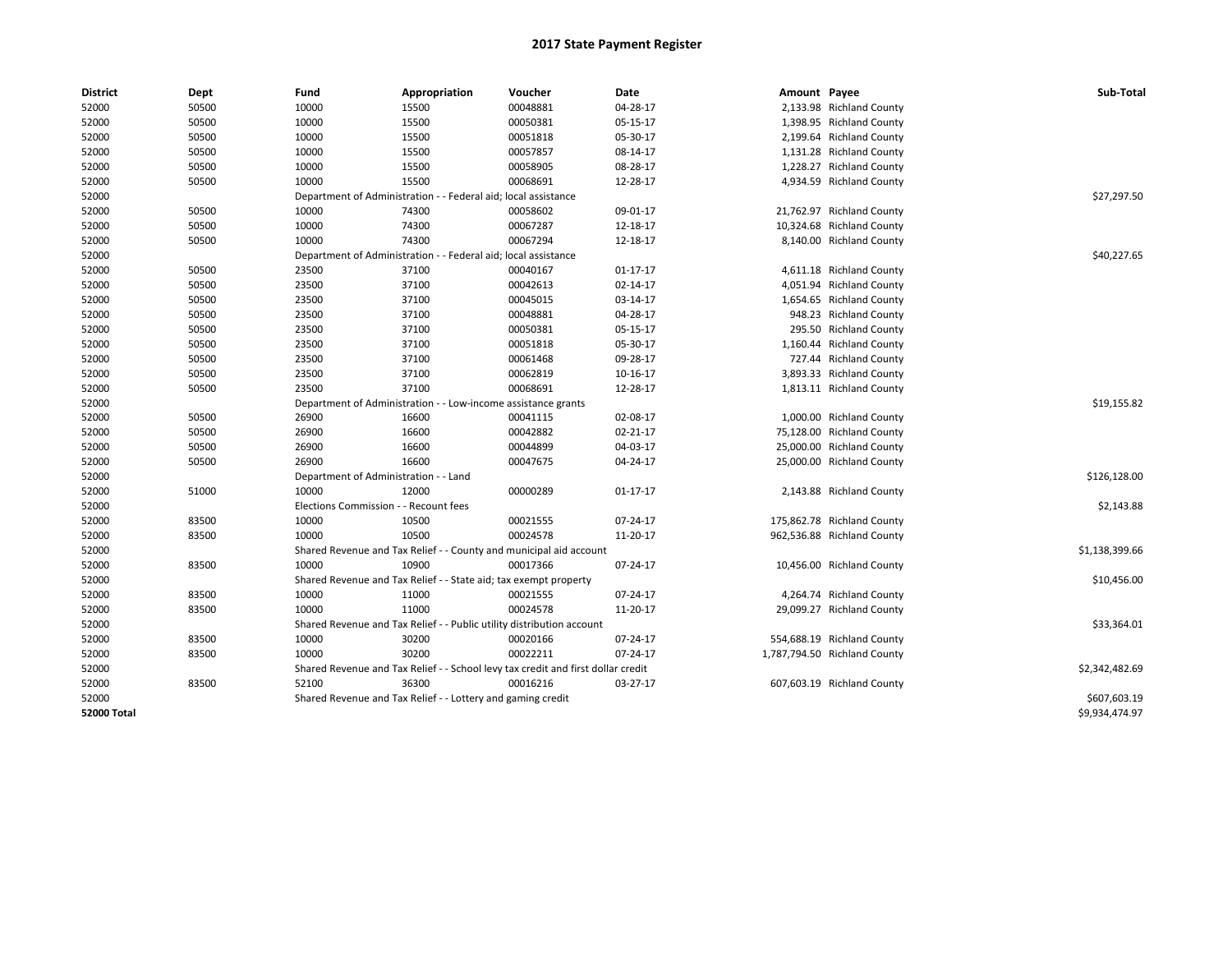| <b>District</b>    | Dept  | Fund                                                                                                         | Appropriation                                                                      | Voucher                                                                          | Date                                                                                               | Amount Payee |                        | Sub-Total    |  |  |
|--------------------|-------|--------------------------------------------------------------------------------------------------------------|------------------------------------------------------------------------------------|----------------------------------------------------------------------------------|----------------------------------------------------------------------------------------------------|--------------|------------------------|--------------|--|--|
| 52002              | 16500 | 10000                                                                                                        | 22500                                                                              | 00011719                                                                         | 06-26-17                                                                                           |              | 1,166.51 Town of Akan  |              |  |  |
| 52002              |       |                                                                                                              | Dept of Safety & Prof Services - - Fire dues distribution                          |                                                                                  |                                                                                                    |              |                        | \$1,166.51   |  |  |
| 52002              | 37000 | 10000                                                                                                        | 50300                                                                              | 00126317                                                                         | 02-06-17                                                                                           |              | 374.32 Town of Akan    |              |  |  |
| 52002              | 37000 | 10000                                                                                                        | 50300                                                                              | 00144038                                                                         | 04-21-17                                                                                           |              | 1.54 Town of Akan      |              |  |  |
| 52002              |       | Dept of Natural Resources - - Aids in lieu of taxes - general fund                                           |                                                                                    | \$375.86                                                                         |                                                                                                    |              |                        |              |  |  |
| 52002              | 37000 | 21200                                                                                                        | 16600                                                                              | 00157900                                                                         | 06-19-17                                                                                           |              | 2,100.15 Town of Akan  |              |  |  |
| 52002              |       |                                                                                                              |                                                                                    | Dept of Natural Resources - - General program operations - state funds; forestry |                                                                                                    |              |                        | \$2,100.15   |  |  |
| 52002              | 37000 | 21200                                                                                                        | 57100                                                                              | 00157900                                                                         | 06-19-17                                                                                           |              | 984.20 Town of Akan    |              |  |  |
| 52002              |       | Dept of Natural Resources - - Resource aids -- county forests, forest croplands and managed forest land aids |                                                                                    | \$984.20                                                                         |                                                                                                    |              |                        |              |  |  |
| 52002              | 37000 | 21200                                                                                                        | 58900                                                                              | 00157900                                                                         | 06-19-17                                                                                           |              | 9.660.70 Town of Akan  |              |  |  |
| 52002              |       |                                                                                                              | Dept of Natural Resources - - Resource aids - distribution of closed acreage fees. |                                                                                  |                                                                                                    |              |                        |              |  |  |
| 52002              | 39500 | 21100                                                                                                        | 19100                                                                              | 00066759                                                                         | 01-03-17                                                                                           |              | 22,983.37 Town of Akan |              |  |  |
| 52002              | 39500 | 21100                                                                                                        | 19100                                                                              | 00097882                                                                         | 04-03-17                                                                                           |              | 22,983.37 Town of Akan |              |  |  |
| 52002              | 39500 | 21100                                                                                                        | 19100                                                                              | 00135308                                                                         | 07-03-17                                                                                           |              | 22,983.37 Town of Akan |              |  |  |
| 52002              | 39500 | 21100                                                                                                        | 19100                                                                              | 00170574                                                                         | 10-02-17                                                                                           |              | 22,983.39 Town of Akan |              |  |  |
| 52002              |       |                                                                                                              |                                                                                    | WI Dept of Transportation - - Transportation aids to municipalities, state funds |                                                                                                    |              |                        | \$91,933.50  |  |  |
| 52002              | 39500 | 21100                                                                                                        | 27800                                                                              | 00175224                                                                         | 10-05-17                                                                                           |              | 29,990.00 Town of Akan |              |  |  |
| 52002              |       |                                                                                                              |                                                                                    | WI Dept of Transportation - - Local roads improvement program, state funds       |                                                                                                    |              |                        | \$29,990.00  |  |  |
| 52002              | 46500 | 10000                                                                                                        | 30500                                                                              | 00029024                                                                         | 07-11-17                                                                                           |              | 2,182.73 Town of Akan  |              |  |  |
| 52002              |       |                                                                                                              |                                                                                    |                                                                                  | Department of Military Affairs - - Disaster recovery aid; public health emergency quarantine costs |              |                        | \$2,182.73   |  |  |
| 52002              | 46500 | 10000                                                                                                        | 34200                                                                              | 00029024                                                                         | 07-11-17                                                                                           |              | 13,096.37 Town of Akan |              |  |  |
| 52002              |       |                                                                                                              | Department of Military Affairs - - Federal aid, local assistance                   |                                                                                  |                                                                                                    |              |                        | \$13,096.37  |  |  |
| 52002              | 83500 | 10000                                                                                                        | 10500                                                                              | 00021533                                                                         | 07-24-17                                                                                           |              | 4,533.18 Town of Akan  |              |  |  |
| 52002              | 83500 | 10000                                                                                                        | 10500                                                                              | 00024556                                                                         | 11-20-17                                                                                           |              | 25,688.00 Town of Akan |              |  |  |
| 52002              |       |                                                                                                              |                                                                                    | Shared Revenue and Tax Relief - - County and municipal aid account               |                                                                                                    |              |                        | \$30,221.18  |  |  |
| 52002              | 83500 | 10000                                                                                                        | 10900                                                                              | 00018602                                                                         | 07-24-17                                                                                           |              | 4.00 Town of Akan      |              |  |  |
| 52002              |       |                                                                                                              | Shared Revenue and Tax Relief - - State aid; tax exempt property                   |                                                                                  |                                                                                                    |              |                        | \$4.00       |  |  |
| <b>52002 Total</b> |       |                                                                                                              |                                                                                    |                                                                                  |                                                                                                    |              |                        | \$181,715.20 |  |  |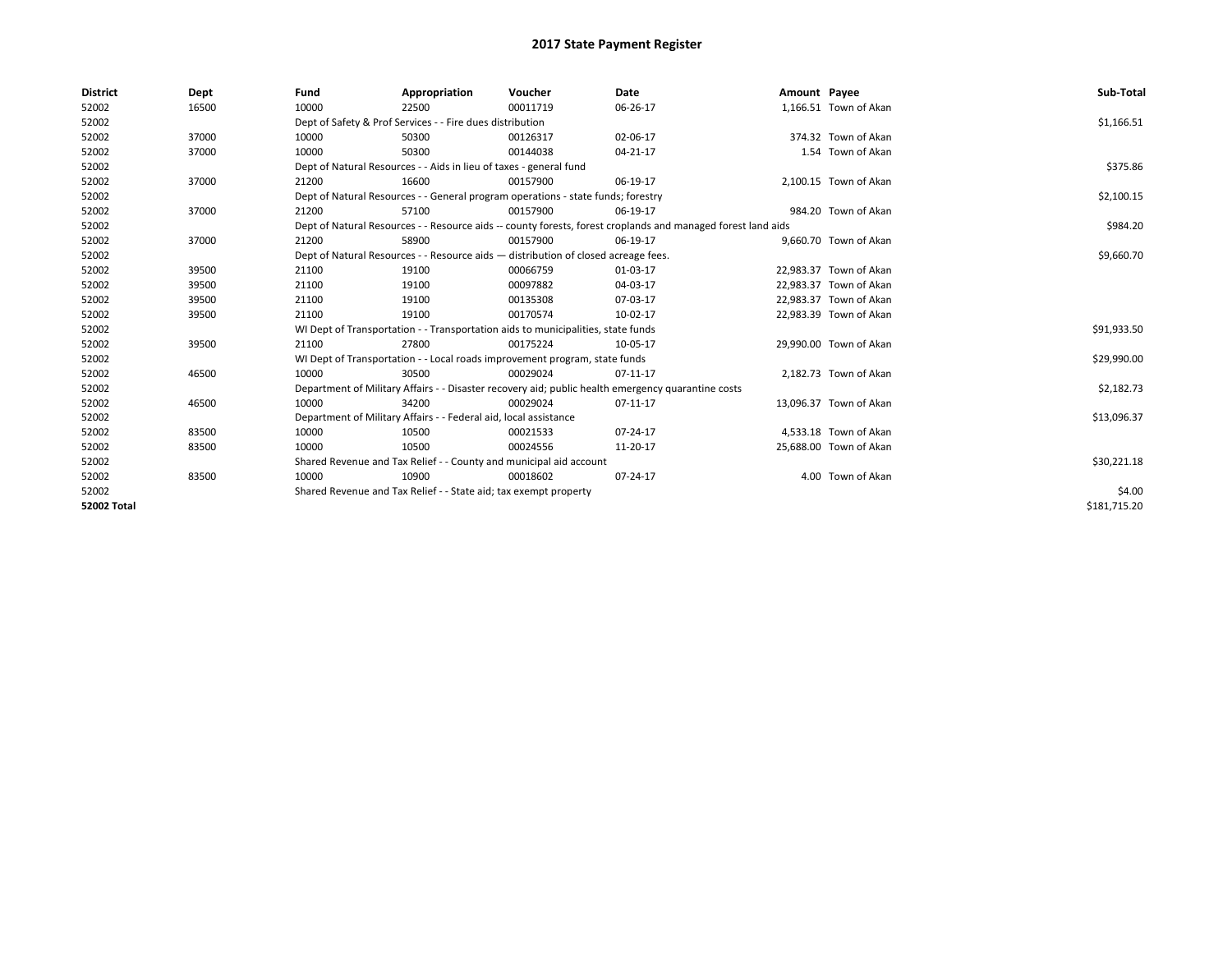| <b>District</b> | Dept  | Fund  | Appropriation                                                                                                | Voucher  | Date                                                                                               | Amount Payee |                         | Sub-Total    |  |  |
|-----------------|-------|-------|--------------------------------------------------------------------------------------------------------------|----------|----------------------------------------------------------------------------------------------------|--------------|-------------------------|--------------|--|--|
| 52004           | 16500 | 10000 | 22500                                                                                                        | 00011720 | 06-26-17                                                                                           |              | 1,321.45 Town Of Bloom  |              |  |  |
| 52004           |       |       | Dept of Safety & Prof Services - - Fire dues distribution                                                    |          |                                                                                                    |              |                         | \$1,321.45   |  |  |
| 52004           | 37000 | 21200 | 16600                                                                                                        | 00157901 | 06-19-17                                                                                           |              | 795.16 Town Of Bloom    |              |  |  |
| 52004           |       |       | Dept of Natural Resources - - General program operations - state funds; forestry                             |          |                                                                                                    |              |                         |              |  |  |
| 52004           | 37000 | 21200 | 57100                                                                                                        | 00157901 | 06-19-17                                                                                           |              | 374.13 Town Of Bloom    |              |  |  |
| 52004           |       |       | Dept of Natural Resources - - Resource aids -- county forests, forest croplands and managed forest land aids |          |                                                                                                    |              |                         |              |  |  |
| 52004           | 37000 | 21200 | 58900                                                                                                        | 00157901 | 06-19-17                                                                                           |              | 3,657.73 Town Of Bloom  |              |  |  |
| 52004           |       |       | Dept of Natural Resources - - Resource aids - distribution of closed acreage fees.                           |          |                                                                                                    |              |                         | \$3,657.73   |  |  |
| 52004           | 39500 | 21100 | 19100                                                                                                        | 00066760 | 01-03-17                                                                                           |              | 26,407.48 Town Of Bloom |              |  |  |
| 52004           | 39500 | 21100 | 19100                                                                                                        | 00097883 | 04-03-17                                                                                           |              | 26,407.48 Town Of Bloom |              |  |  |
| 52004           | 39500 | 21100 | 19100                                                                                                        | 00135309 | 07-03-17                                                                                           |              | 26.407.48 Town Of Bloom |              |  |  |
| 52004           | 39500 | 21100 | 19100                                                                                                        | 00170575 | 10-02-17                                                                                           |              | 26,407.50 Town Of Bloom |              |  |  |
| 52004           |       |       | WI Dept of Transportation - - Transportation aids to municipalities, state funds                             |          |                                                                                                    |              |                         |              |  |  |
| 52004           | 46500 | 10000 | 30500                                                                                                        | 00035822 | 12-20-17                                                                                           |              | 10,876.76 Town Of Bloom |              |  |  |
| 52004           |       |       |                                                                                                              |          | Department of Military Affairs - - Disaster recovery aid; public health emergency quarantine costs |              |                         | \$10,876.76  |  |  |
| 52004           | 46500 | 10000 | 34200                                                                                                        | 00035822 | 12-20-17                                                                                           |              | 65,260.53 Town Of Bloom |              |  |  |
| 52004           |       |       | Department of Military Affairs - - Federal aid, local assistance                                             |          |                                                                                                    |              |                         | \$65,260.53  |  |  |
| 52004           | 83500 | 10000 | 10500                                                                                                        | 00021534 | $07 - 24 - 17$                                                                                     |              | 7.068.91 Town Of Bloom  |              |  |  |
| 52004           | 83500 | 10000 | 10500                                                                                                        | 00024557 | 11-20-17                                                                                           |              | 40,057.14 Town Of Bloom |              |  |  |
| 52004           |       |       | Shared Revenue and Tax Relief - - County and municipal aid account                                           |          |                                                                                                    |              |                         | \$47,126.05  |  |  |
| 52004           | 83500 | 10000 | 10900                                                                                                        | 00018603 | 07-24-17                                                                                           |              | 1.00 Town Of Bloom      |              |  |  |
| 52004           |       |       | Shared Revenue and Tax Relief - - State aid; tax exempt property                                             |          |                                                                                                    |              |                         | \$1.00       |  |  |
| 52004           | 83500 | 10000 | 11000                                                                                                        | 00021534 | 07-24-17                                                                                           |              | 86.07 Town Of Bloom     |              |  |  |
| 52004           | 83500 | 10000 | 11000                                                                                                        | 00024557 | 11-20-17                                                                                           |              | 500.07 Town Of Bloom    |              |  |  |
| 52004           |       |       | Shared Revenue and Tax Relief - - Public utility distribution account                                        |          |                                                                                                    |              |                         |              |  |  |
| 52004 Total     |       |       |                                                                                                              |          |                                                                                                    |              |                         | \$235,628.89 |  |  |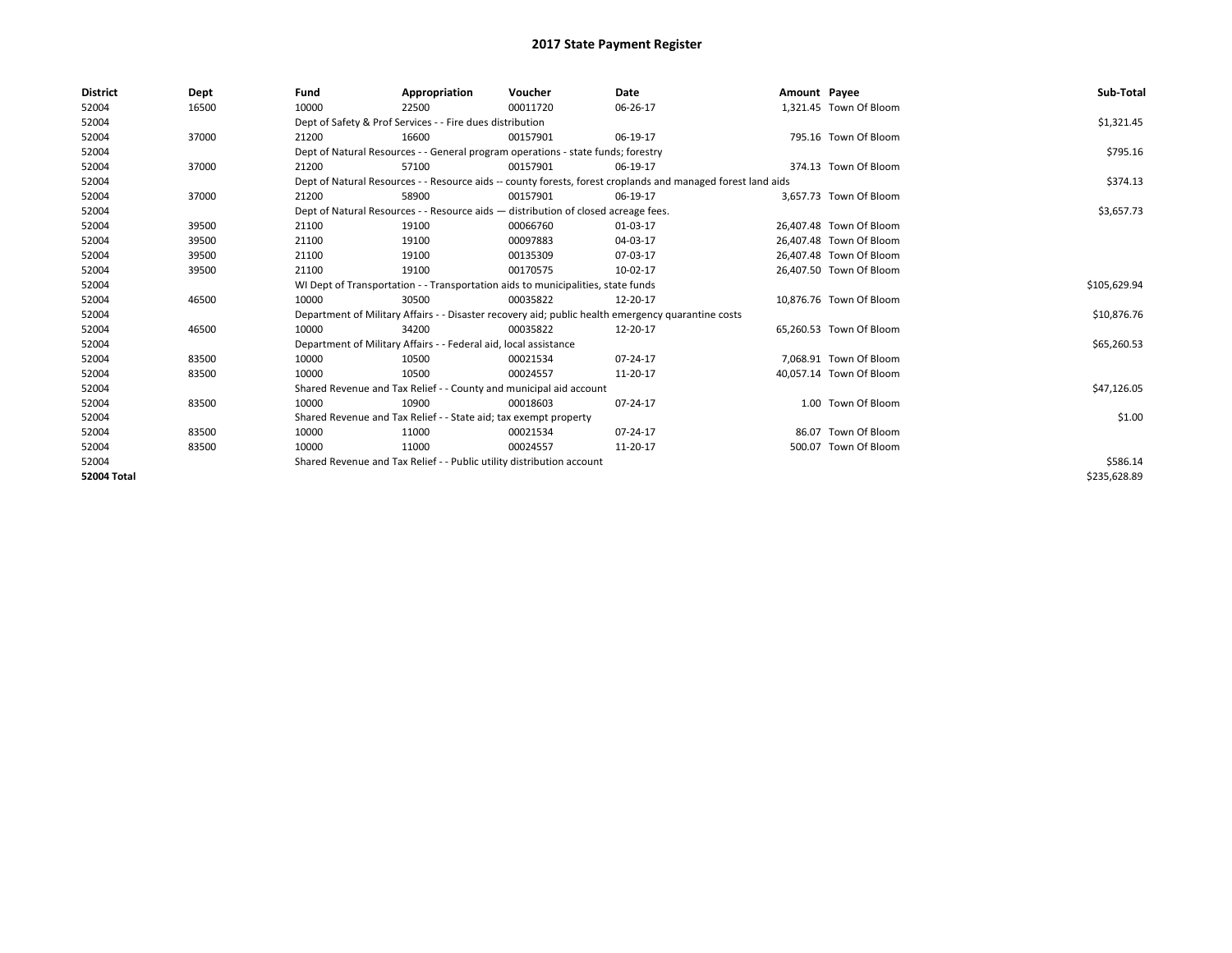| <b>District</b>    | Dept  | Fund  | Appropriation                                                                                                | Voucher  | Date     | Amount Payee |                               | Sub-Total    |  |  |  |
|--------------------|-------|-------|--------------------------------------------------------------------------------------------------------------|----------|----------|--------------|-------------------------------|--------------|--|--|--|
| 52006              | 16500 | 10000 | 22500                                                                                                        | 00011721 | 06-26-17 |              | 4,636.06 Town Of Buena Vista  |              |  |  |  |
| 52006              |       |       | Dept of Safety & Prof Services - - Fire dues distribution                                                    |          |          |              |                               | \$4,636.06   |  |  |  |
| 52006              | 37000 | 10000 | 50300                                                                                                        | 00125786 | 02-06-17 |              | 3,415.88 Town Of Buena Vista  |              |  |  |  |
| 52006              | 37000 | 10000 | 50300                                                                                                        | 00125787 | 02-06-17 |              | 2.367.76 Town Of Buena Vista  |              |  |  |  |
| 52006              | 37000 | 10000 | 50300                                                                                                        | 00125788 | 02-06-17 |              | 24.814.87 Town Of Buena Vista |              |  |  |  |
| 52006              | 37000 | 10000 | 50300                                                                                                        | 00142604 | 04-21-17 |              | 25.50 Town Of Buena Vista     |              |  |  |  |
| 52006              | 37000 | 10000 | 50300                                                                                                        | 00142606 | 04-21-17 |              | 260.23 Town Of Buena Vista    |              |  |  |  |
| 52006              |       |       | Dept of Natural Resources - - Aids in lieu of taxes - general fund                                           |          |          |              |                               |              |  |  |  |
| 52006              | 37000 | 21200 | 16600                                                                                                        | 00157902 | 06-19-17 |              | 1,334.88 Town Of Buena Vista  |              |  |  |  |
| 52006              |       |       | Dept of Natural Resources - - General program operations - state funds; forestry                             |          |          |              |                               | \$1,334.88   |  |  |  |
| 52006              | 37000 | 21200 | 57100                                                                                                        | 00157902 | 06-19-17 |              | 613.95 Town Of Buena Vista    |              |  |  |  |
| 52006              |       |       | Dept of Natural Resources - - Resource aids -- county forests, forest croplands and managed forest land aids |          | \$613.95 |              |                               |              |  |  |  |
| 52006              | 37000 | 21200 | 57900                                                                                                        | 00142605 | 04-21-17 |              | 582.11 Town Of Buena Vista    |              |  |  |  |
| 52006              |       |       | Dept of Natural Resources - - Aids in lieu of taxes - sum sufficient                                         |          |          |              |                               |              |  |  |  |
| 52006              | 37000 | 21200 | 58900                                                                                                        | 00157902 | 06-19-17 |              | 6,140.44 Town Of Buena Vista  |              |  |  |  |
| 52006              |       |       | Dept of Natural Resources - - Resource aids - distribution of closed acreage fees.                           |          |          |              |                               |              |  |  |  |
| 52006              | 39500 | 21100 | 19100                                                                                                        | 00066761 | 01-03-17 |              | 17,335.24 Town Of Buena Vista |              |  |  |  |
| 52006              | 39500 | 21100 | 19100                                                                                                        | 00097884 | 04-03-17 |              | 17,335.24 Town Of Buena Vista |              |  |  |  |
| 52006              | 39500 | 21100 | 19100                                                                                                        | 00135310 | 07-03-17 |              | 17,335.24 Town Of Buena Vista |              |  |  |  |
| 52006              | 39500 | 21100 | 19100                                                                                                        | 00170576 | 10-02-17 |              | 17,335.26 Town Of Buena Vista |              |  |  |  |
| 52006              |       |       | WI Dept of Transportation - - Transportation aids to municipalities, state funds                             |          |          |              |                               | \$69,340.98  |  |  |  |
| 52006              | 39500 | 21100 | 36500                                                                                                        | 00103679 | 04-06-17 |              | 500.00 Town Of Buena Vista    |              |  |  |  |
| 52006              |       |       | WI Dept of Transportation - - Highway system management and operations, state funds                          |          |          |              |                               | \$500.00     |  |  |  |
| 52006              | 83500 | 10000 | 10500                                                                                                        | 00021535 | 07-24-17 |              | 9,122.83 Town Of Buena Vista  |              |  |  |  |
| 52006              | 83500 | 10000 | 10500                                                                                                        | 00024558 | 11-20-17 |              | 51,696.03 Town Of Buena Vista |              |  |  |  |
| 52006              |       |       | Shared Revenue and Tax Relief - - County and municipal aid account                                           |          |          |              |                               | \$60,818.86  |  |  |  |
| 52006              | 83500 | 10000 | 10900                                                                                                        | 00018604 | 07-24-17 |              | 11.00 Town Of Buena Vista     |              |  |  |  |
| 52006              |       |       | Shared Revenue and Tax Relief - - State aid; tax exempt property                                             |          |          |              |                               | \$11.00      |  |  |  |
| 52006              | 83500 | 10000 | 11000                                                                                                        | 00021535 | 07-24-17 |              | 596.83 Town Of Buena Vista    |              |  |  |  |
| 52006              | 83500 | 10000 | 11000                                                                                                        | 00024558 | 11-20-17 |              | 5,541.64 Town Of Buena Vista  |              |  |  |  |
| 52006              |       |       | Shared Revenue and Tax Relief - - Public utility distribution account                                        |          |          |              |                               | \$6,138.47   |  |  |  |
| 52006              | 83500 | 52100 | 36300                                                                                                        | 00015981 | 03-27-17 |              | 3.833.28 Town Of Buena Vista  |              |  |  |  |
| 52006              |       |       | Shared Revenue and Tax Relief - - Lottery and gaming credit                                                  |          |          |              |                               | \$3,833.28   |  |  |  |
| <b>52006 Total</b> |       |       |                                                                                                              |          |          |              |                               | \$184,834.27 |  |  |  |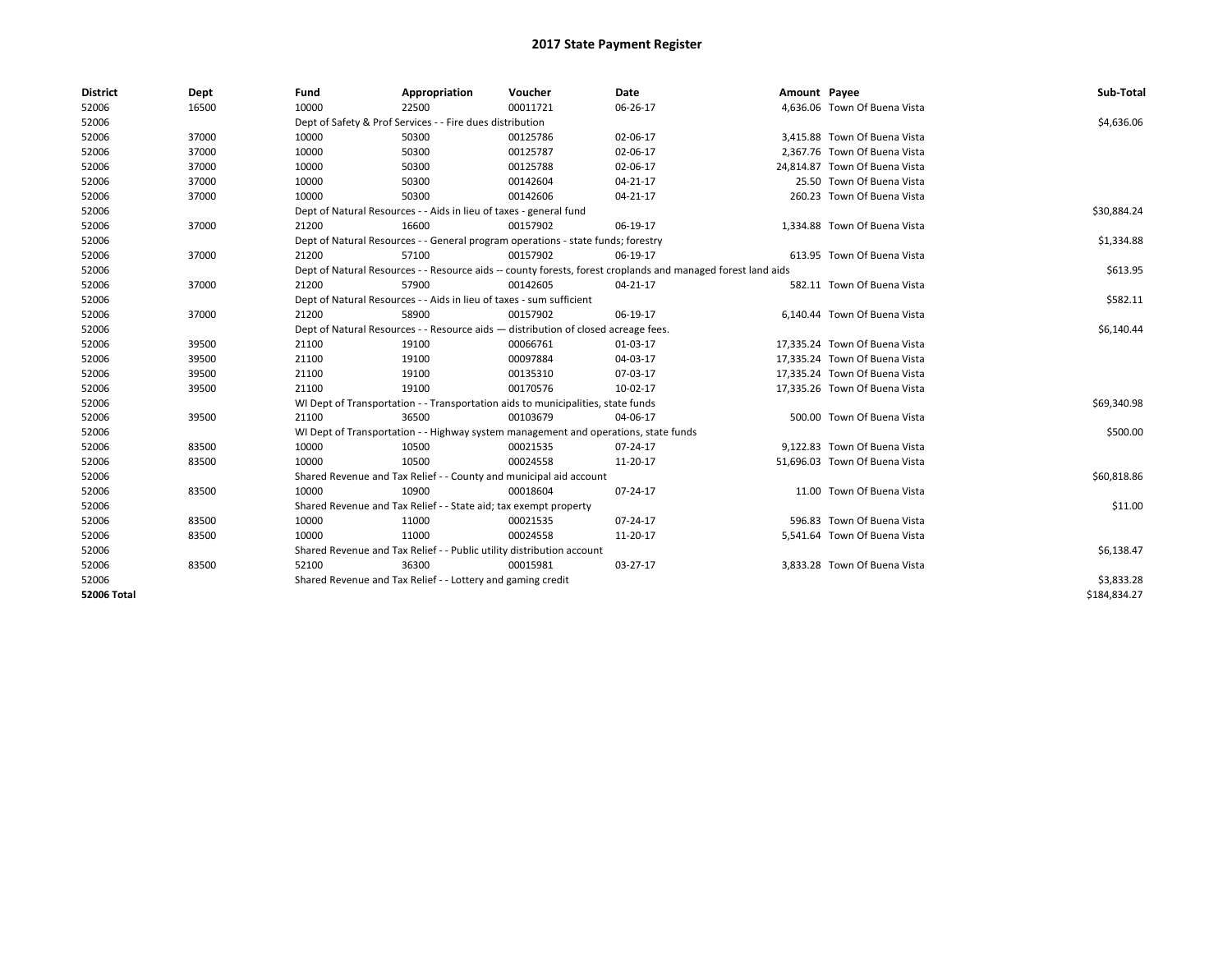| <b>District</b>    | Dept  | Fund  | Appropriation                                                                      | Voucher  | Date                                                                                                         | Amount Payee |                          | Sub-Total    |  |  |  |
|--------------------|-------|-------|------------------------------------------------------------------------------------|----------|--------------------------------------------------------------------------------------------------------------|--------------|--------------------------|--------------|--|--|--|
| 52008              | 16500 | 10000 | 22500                                                                              | 00011722 | 06-26-17                                                                                                     |              | 2,014.58 Town Of Dayton  |              |  |  |  |
| 52008              |       |       | Dept of Safety & Prof Services - - Fire dues distribution                          |          |                                                                                                              |              |                          | \$2,014.58   |  |  |  |
| 52008              | 37000 | 21200 | 16600                                                                              | 00157903 | 06-19-17                                                                                                     |              | 2,043.61 Town Of Dayton  |              |  |  |  |
| 52008              |       |       | Dept of Natural Resources - - General program operations - state funds; forestry   |          |                                                                                                              |              |                          | \$2,043.61   |  |  |  |
| 52008              | 37000 | 21200 | 57100                                                                              | 00157903 | 06-19-17                                                                                                     |              | 959.52 Town Of Dayton    |              |  |  |  |
| 52008              |       |       |                                                                                    |          | Dept of Natural Resources - - Resource aids -- county forests, forest croplands and managed forest land aids |              |                          | \$959.52     |  |  |  |
| 52008              | 37000 | 21200 | 58900                                                                              | 00157903 | 06-19-17                                                                                                     |              | 9,400.59 Town Of Dayton  |              |  |  |  |
| 52008              |       |       | Dept of Natural Resources - - Resource aids - distribution of closed acreage fees. |          |                                                                                                              |              |                          |              |  |  |  |
| 52008              | 39500 | 21100 | 19100                                                                              | 00066762 | 01-03-17                                                                                                     |              | 21,904.39 Town Of Dayton |              |  |  |  |
| 52008              | 39500 | 21100 | 19100                                                                              | 00097885 | 04-03-17                                                                                                     |              | 21,904.39 Town Of Dayton |              |  |  |  |
| 52008              | 39500 | 21100 | 19100                                                                              | 00135311 | 07-03-17                                                                                                     |              | 21,904.39 Town Of Dayton |              |  |  |  |
| 52008              | 39500 | 21100 | 19100                                                                              | 00170577 | 10-02-17                                                                                                     |              | 21,904.41 Town Of Dayton |              |  |  |  |
| 52008              |       |       | WI Dept of Transportation - - Transportation aids to municipalities, state funds   |          |                                                                                                              |              |                          | \$87,617.58  |  |  |  |
| 52008              | 83500 | 10000 | 10500                                                                              | 00021536 | 07-24-17                                                                                                     |              | 6,997.41 Town Of Dayton  |              |  |  |  |
| 52008              | 83500 | 10000 | 10500                                                                              | 00024559 | 11-20-17                                                                                                     |              | 39,651.99 Town Of Dayton |              |  |  |  |
| 52008              |       |       | Shared Revenue and Tax Relief - - County and municipal aid account                 |          |                                                                                                              |              |                          | \$46,649.40  |  |  |  |
| 52008              | 83500 | 10000 | 10900                                                                              | 00018605 | 07-24-17                                                                                                     |              | 94.00 Town Of Dayton     |              |  |  |  |
| 52008              |       |       | Shared Revenue and Tax Relief - - State aid; tax exempt property                   |          |                                                                                                              |              |                          | \$94.00      |  |  |  |
| 52008              | 83500 | 10000 | 11000                                                                              | 00021536 | 07-24-17                                                                                                     |              | 309.65 Town Of Dayton    |              |  |  |  |
| 52008              | 83500 | 10000 | 11000                                                                              | 00024559 | 11-20-17                                                                                                     |              | 1,798.92 Town Of Dayton  |              |  |  |  |
| 52008              |       |       | Shared Revenue and Tax Relief - - Public utility distribution account              |          |                                                                                                              |              |                          | \$2,108.57   |  |  |  |
| <b>52008 Total</b> |       |       |                                                                                    |          |                                                                                                              |              |                          | \$150,887.85 |  |  |  |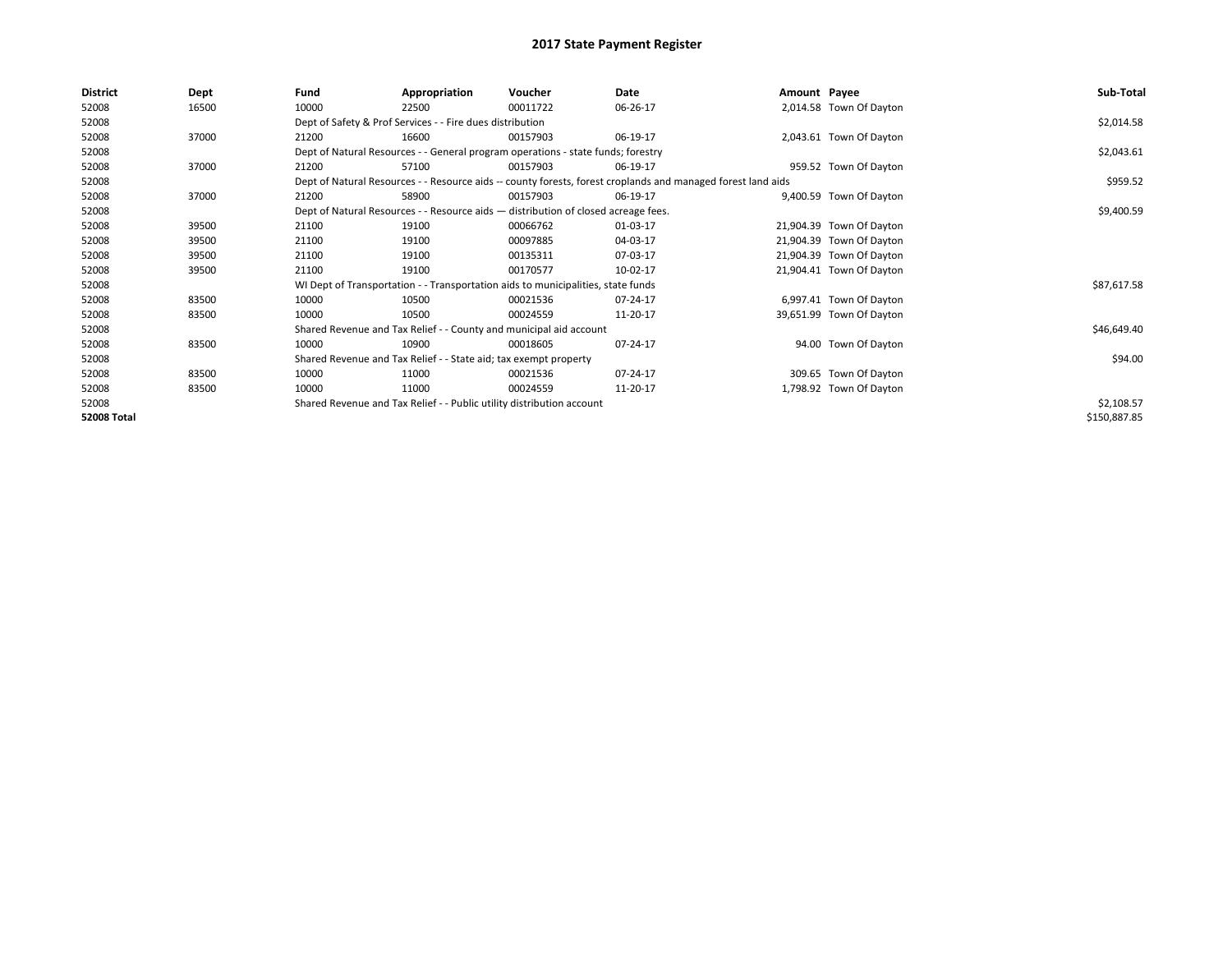| <b>District</b> | Dept  | Fund                                                                               | Appropriation                                                                    | Voucher    | Date                                                                                                         | Amount Payee |                         | Sub-Total    |
|-----------------|-------|------------------------------------------------------------------------------------|----------------------------------------------------------------------------------|------------|--------------------------------------------------------------------------------------------------------------|--------------|-------------------------|--------------|
| 52010           | 16500 | 10000                                                                              | 22500                                                                            | 00011723   | 06-26-17                                                                                                     |              | 1,690.23 Town Of Eagle  |              |
| 52010           |       |                                                                                    | Dept of Safety & Prof Services - - Fire dues distribution                        |            |                                                                                                              |              |                         | \$1,690.23   |
| 52010           | 37000 | 10000                                                                              | 50300                                                                            | 00125770   | 02-06-17                                                                                                     |              | 13,806.14 Town Of Eagle |              |
| 52010           |       |                                                                                    | Dept of Natural Resources - - Aids in lieu of taxes - general fund               |            |                                                                                                              |              |                         | \$13,806.14  |
| 52010           | 37000 | 21200                                                                              | 16600                                                                            | 00157904   | 06-19-17                                                                                                     |              | 892.17 Town Of Eagle    |              |
| 52010           |       |                                                                                    | Dept of Natural Resources - - General program operations - state funds; forestry |            |                                                                                                              |              |                         | \$892.17     |
| 52010           | 37000 | 21200                                                                              | 57100                                                                            | 00157904   | 06-19-17                                                                                                     |              | 408.33 Town Of Eagle    |              |
| 52010           |       |                                                                                    |                                                                                  |            | Dept of Natural Resources - - Resource aids -- county forests, forest croplands and managed forest land aids |              |                         | \$408.33     |
| 52010           | 37000 | 21200                                                                              | 58900                                                                            | 00157904   | 06-19-17                                                                                                     |              | 4,103.98 Town Of Eagle  |              |
| 52010           |       | Dept of Natural Resources - - Resource aids - distribution of closed acreage fees. |                                                                                  | \$4,103.98 |                                                                                                              |              |                         |              |
| 52010           | 39500 | 21100                                                                              | 19100                                                                            | 00066763   | 01-03-17                                                                                                     |              | 17,571.96 Town Of Eagle |              |
| 52010           | 39500 | 21100                                                                              | 19100                                                                            | 00097886   | 04-03-17                                                                                                     |              | 17,571.96 Town Of Eagle |              |
| 52010           | 39500 | 21100                                                                              | 19100                                                                            | 00135312   | 07-03-17                                                                                                     |              | 17,571.96 Town Of Eagle |              |
| 52010           | 39500 | 21100                                                                              | 19100                                                                            | 00170578   | 10-02-17                                                                                                     |              | 17,571.96 Town Of Eagle |              |
| 52010           |       |                                                                                    | WI Dept of Transportation - - Transportation aids to municipalities, state funds |            |                                                                                                              |              |                         | \$70,287.84  |
| 52010           | 83500 | 10000                                                                              | 10500                                                                            | 00021537   | 07-24-17                                                                                                     |              | 5,128.85 Town Of Eagle  |              |
| 52010           | 83500 | 10000                                                                              | 10500                                                                            | 00024560   | 11-20-17                                                                                                     |              | 29,063.49 Town Of Eagle |              |
| 52010           |       |                                                                                    | Shared Revenue and Tax Relief - - County and municipal aid account               |            |                                                                                                              |              |                         | \$34,192.34  |
| 52010           | 83500 | 10000                                                                              | 10900                                                                            | 00018606   | 07-24-17                                                                                                     |              | 1.00 Town Of Eagle      |              |
| 52010           |       |                                                                                    | Shared Revenue and Tax Relief - - State aid; tax exempt property                 |            |                                                                                                              |              |                         | \$1.00       |
| 52010           | 83500 | 10000                                                                              | 11000                                                                            | 00021537   | 07-24-17                                                                                                     |              | 73.89 Town Of Eagle     |              |
| 52010           | 83500 | 10000                                                                              | 11000                                                                            | 00024560   | 11-20-17                                                                                                     |              | 429.25 Town Of Eagle    |              |
| 52010           |       | Shared Revenue and Tax Relief - - Public utility distribution account              |                                                                                  | \$503.14   |                                                                                                              |              |                         |              |
| 52010 Total     |       |                                                                                    |                                                                                  |            |                                                                                                              |              |                         | \$125,885.17 |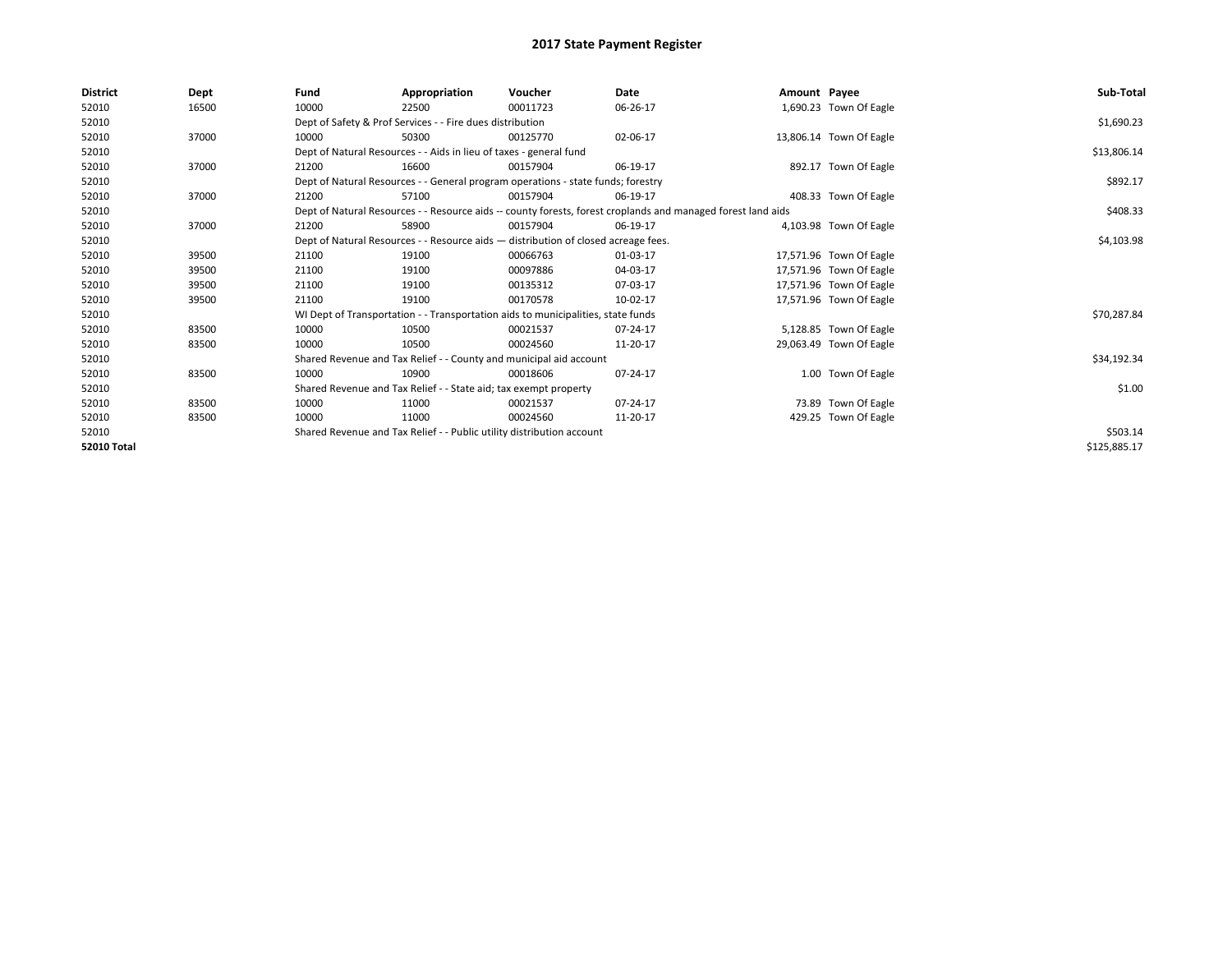| <b>District</b>    | Dept  | Fund  | Appropriation                                                                                                | Voucher  | Date           | Amount Payee |                          | Sub-Total    |  |  |
|--------------------|-------|-------|--------------------------------------------------------------------------------------------------------------|----------|----------------|--------------|--------------------------|--------------|--|--|
| 52012              | 16500 | 10000 | 22500                                                                                                        | 00011724 | 06-26-17       |              | 1,148.79 Town Of Forest  |              |  |  |
| 52012              |       |       | Dept of Safety & Prof Services - - Fire dues distribution                                                    |          |                |              |                          | \$1,148.79   |  |  |
| 52012              | 37000 | 10000 | 50300                                                                                                        | 00126134 | 02-06-17       |              | 7,662.26 Town Of Forest  |              |  |  |
| 52012              | 37000 | 10000 | 50300                                                                                                        | 00143506 | $04 - 21 - 17$ |              | 99.68 Town Of Forest     |              |  |  |
| 52012              |       |       | Dept of Natural Resources - - Aids in lieu of taxes - general fund                                           |          |                |              |                          |              |  |  |
| 52012              | 37000 | 21200 | 16600                                                                                                        | 00157905 | 06-19-17       |              | 1,890.15 Town Of Forest  |              |  |  |
| 52012              |       |       | Dept of Natural Resources - - General program operations - state funds; forestry                             |          |                |              |                          | \$1,890.15   |  |  |
| 52012              | 37000 | 21200 | 57100                                                                                                        | 00157905 | 06-19-17       |              | 922.49 Town Of Forest    |              |  |  |
| 52012              |       |       | Dept of Natural Resources - - Resource aids -- county forests, forest croplands and managed forest land aids |          |                |              |                          |              |  |  |
| 52012              | 37000 | 21200 | 58900                                                                                                        | 00157905 | 06-19-17       |              | 8,694.69 Town Of Forest  |              |  |  |
| 52012              |       |       | Dept of Natural Resources - - Resource aids - distribution of closed acreage fees.                           |          |                |              |                          | \$8,694.69   |  |  |
| 52012              | 39500 | 21100 | 17400                                                                                                        | 00084048 | $02 - 10 - 17$ |              | 4,504.41 Town Of Forest  |              |  |  |
| 52012              |       |       | WI Dept of Transportation - - Disaster damage aids, state funds                                              |          |                |              |                          |              |  |  |
| 52012              | 39500 | 21100 | 19100                                                                                                        | 00066764 | 01-03-17       |              | 21,546.57 Town Of Forest |              |  |  |
| 52012              | 39500 | 21100 | 19100                                                                                                        | 00097887 | 04-03-17       |              | 21,546.57 Town Of Forest |              |  |  |
| 52012              | 39500 | 21100 | 19100                                                                                                        | 00135313 | 07-03-17       |              | 21,546.57 Town Of Forest |              |  |  |
| 52012              | 39500 | 21100 | 19100                                                                                                        | 00170579 | 10-02-17       |              | 21,546.57 Town Of Forest |              |  |  |
| 52012              |       |       | WI Dept of Transportation - - Transportation aids to municipalities, state funds                             |          |                |              |                          | \$86,186.28  |  |  |
| 52012              | 46500 | 10000 | 30500                                                                                                        | 00021313 | 03-02-17       |              | 0.14 Town Of Forest      |              |  |  |
| 52012              |       |       | Department of Military Affairs - - Disaster recovery aid; public health emergency quarantine costs           |          |                |              |                          | \$0.14       |  |  |
| 52012              | 46500 | 10000 | 34200                                                                                                        | 00021313 | 03-02-17       |              | 0.78 Town Of Forest      |              |  |  |
| 52012              |       |       | Department of Military Affairs - - Federal aid, local assistance                                             |          |                |              |                          | \$0.78       |  |  |
| 52012              | 83500 | 10000 | 10500                                                                                                        | 00021538 | 07-24-17       |              | 2,834.37 Town Of Forest  |              |  |  |
| 52012              | 83500 | 10000 | 10500                                                                                                        | 00024561 | 11-20-17       |              | 16,061.42 Town Of Forest |              |  |  |
| 52012              |       |       | Shared Revenue and Tax Relief - - County and municipal aid account                                           |          |                |              |                          | \$18,895.79  |  |  |
| 52012              | 83500 | 10000 | 10900                                                                                                        | 00018607 | 07-24-17       |              | 1,036.00 Town Of Forest  |              |  |  |
| 52012              |       |       | Shared Revenue and Tax Relief - - State aid; tax exempt property                                             |          |                |              |                          | \$1,036.00   |  |  |
| 52012              | 83500 | 10000 | 11000                                                                                                        | 00021538 | 07-24-17       |              | 166.09 Town Of Forest    |              |  |  |
| 52012              | 83500 | 10000 | 11000                                                                                                        | 00024561 | 11-20-17       |              | 964.91 Town Of Forest    |              |  |  |
| 52012              |       |       | Shared Revenue and Tax Relief - - Public utility distribution account                                        |          |                |              |                          | \$1,131.00   |  |  |
| <b>52012 Total</b> |       |       |                                                                                                              |          |                |              |                          | \$132,172.46 |  |  |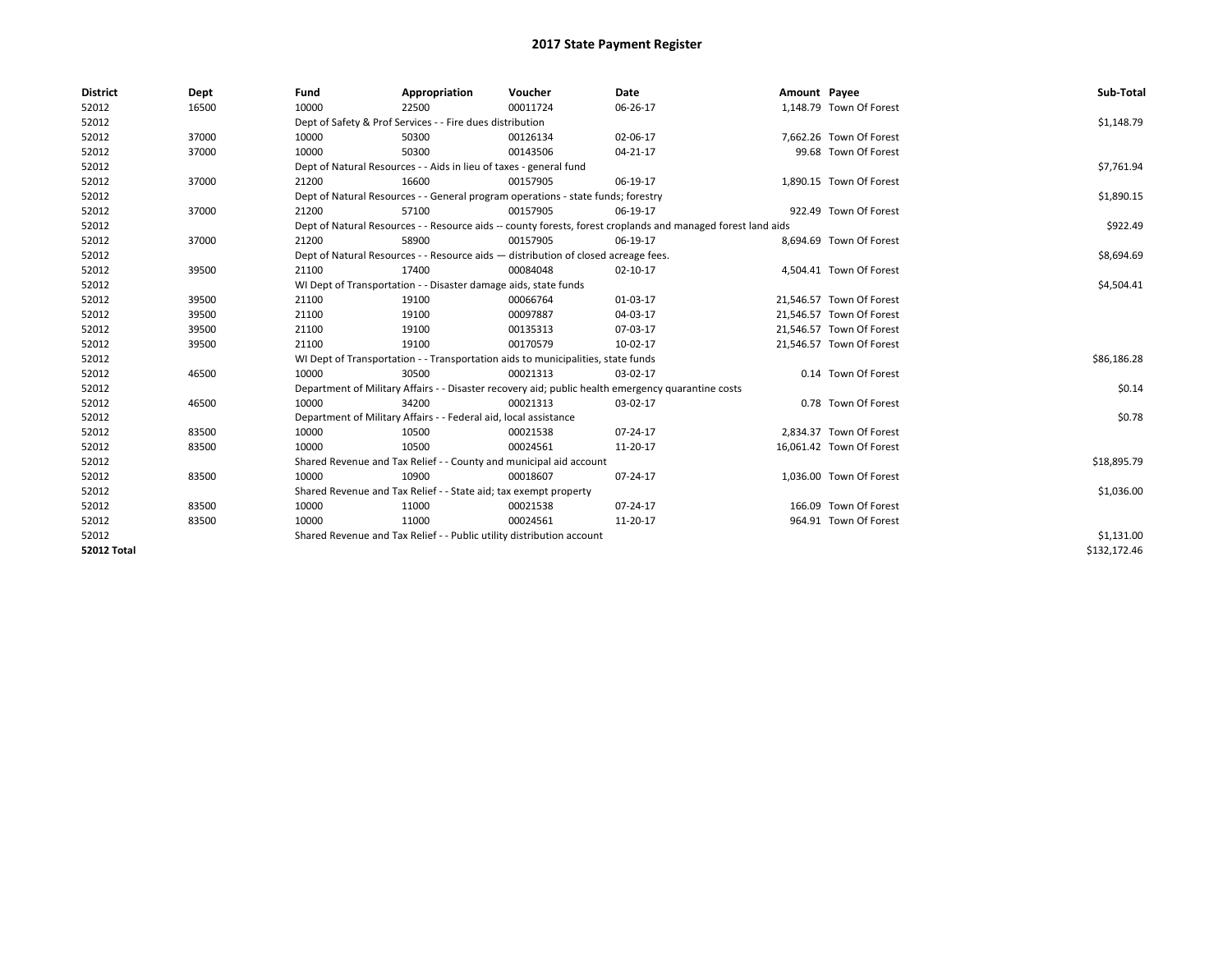| <b>District</b>    | Dept  | Fund                                                                               | Appropriation                                                                    | Voucher     | Date                                                                                                         | Amount Payee |                             | Sub-Total    |
|--------------------|-------|------------------------------------------------------------------------------------|----------------------------------------------------------------------------------|-------------|--------------------------------------------------------------------------------------------------------------|--------------|-----------------------------|--------------|
| 52014              | 16500 | 10000                                                                              | 22500                                                                            | 00011725    | 06-26-17                                                                                                     |              | 1,197.28 Town Of Henrietta  |              |
| 52014              |       |                                                                                    | Dept of Safety & Prof Services - - Fire dues distribution                        |             |                                                                                                              |              |                             | \$1,197.28   |
| 52014              | 37000 | 10000                                                                              | 50300                                                                            | 00125811    | 02-06-17                                                                                                     |              | 258.14 Town Of Henrietta    |              |
| 52014              | 37000 | 10000                                                                              | 50300                                                                            | 00142645    | 04-21-17                                                                                                     |              | 343.74 Town Of Henrietta    |              |
| 52014              |       | Dept of Natural Resources - - Aids in lieu of taxes - general fund                 |                                                                                  | \$601.88    |                                                                                                              |              |                             |              |
| 52014              | 37000 | 21200                                                                              | 16600                                                                            | 00157906    | 06-19-17                                                                                                     |              | 2,622.58 Town Of Henrietta  |              |
| 52014              |       |                                                                                    | Dept of Natural Resources - - General program operations - state funds; forestry |             |                                                                                                              |              |                             | \$2,622.58   |
| 52014              | 37000 | 21200                                                                              | 57100                                                                            | 00157906    | 06-19-17                                                                                                     |              | 1,250.19 Town Of Henrietta  |              |
| 52014              |       |                                                                                    |                                                                                  |             | Dept of Natural Resources - - Resource aids -- county forests, forest croplands and managed forest land aids |              |                             | \$1,250.19   |
| 52014              | 37000 | 21200                                                                              | 58900                                                                            | 00157906    | 06-19-17                                                                                                     |              | 12.063.89 Town Of Henrietta |              |
| 52014              |       | Dept of Natural Resources - - Resource aids - distribution of closed acreage fees. |                                                                                  | \$12,063.89 |                                                                                                              |              |                             |              |
| 52014              | 39500 | 21100                                                                              | 17400                                                                            | 00108202    | 04-21-17                                                                                                     |              | 22.300.50 Town Of Henrietta |              |
| 52014              |       |                                                                                    | WI Dept of Transportation - - Disaster damage aids, state funds                  |             |                                                                                                              |              |                             | \$22,300.50  |
| 52014              | 39500 | 21100                                                                              | 19100                                                                            | 00066765    | 01-03-17                                                                                                     |              | 24.805.53 Town Of Henrietta |              |
| 52014              | 39500 | 21100                                                                              | 19100                                                                            | 00097888    | 04-03-17                                                                                                     |              | 24,805.53 Town Of Henrietta |              |
| 52014              | 39500 | 21100                                                                              | 19100                                                                            | 00135314    | 07-03-17                                                                                                     |              | 24.805.53 Town Of Henrietta |              |
| 52014              | 39500 | 21100                                                                              | 19100                                                                            | 00170580    | 10-02-17                                                                                                     |              | 24,805.53 Town Of Henrietta |              |
| 52014              |       |                                                                                    | WI Dept of Transportation - - Transportation aids to municipalities, state funds |             |                                                                                                              |              |                             | \$99,222.12  |
| 52014              | 83500 | 10000                                                                              | 10500                                                                            | 00021539    | 07-24-17                                                                                                     |              | 9.226.82 Town Of Henrietta  |              |
| 52014              | 83500 | 10000                                                                              | 10500                                                                            | 00024562    | 11-20-17                                                                                                     |              | 52,285.30 Town Of Henrietta |              |
| 52014              |       |                                                                                    | Shared Revenue and Tax Relief - - County and municipal aid account               |             |                                                                                                              |              |                             | \$61,512.12  |
| 52014              | 83500 | 10000                                                                              | 10900                                                                            | 00018608    | 07-24-17                                                                                                     |              | 2.00 Town Of Henrietta      |              |
| 52014              |       |                                                                                    | Shared Revenue and Tax Relief - - State aid; tax exempt property                 |             |                                                                                                              |              |                             | \$2.00       |
| <b>52014 Total</b> |       |                                                                                    |                                                                                  |             |                                                                                                              |              |                             | \$200,772.56 |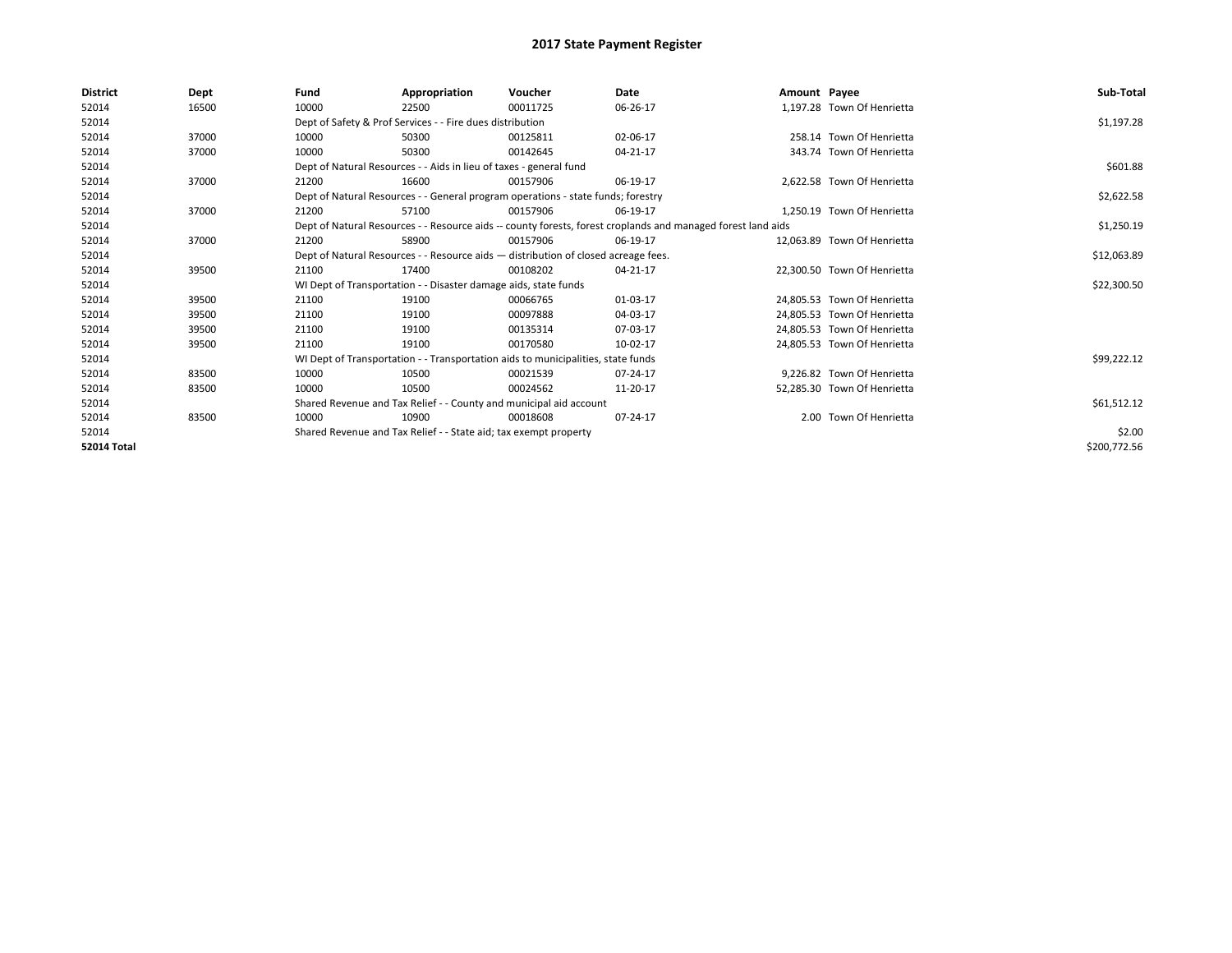| District           | Dept  | Fund  | Appropriation                                                                                                | Voucher  | Date           | Amount Payee |                          | Sub-Total    |  |  |
|--------------------|-------|-------|--------------------------------------------------------------------------------------------------------------|----------|----------------|--------------|--------------------------|--------------|--|--|
| 52016              | 16500 | 10000 | 22500                                                                                                        | 00011726 | 06-26-17       |              | 1,913.27 Town Of Ithaca  |              |  |  |
| 52016              |       |       | Dept of Safety & Prof Services - - Fire dues distribution                                                    |          |                |              |                          | \$1,913.27   |  |  |
| 52016              | 37000 | 10000 | 50300                                                                                                        | 00125773 | 02-06-17       |              | 2,034.13 Town Of Ithaca  |              |  |  |
| 52016              | 37000 | 10000 | 50300                                                                                                        | 00142552 | 04-21-17       |              | 354.30 Town Of Ithaca    |              |  |  |
| 52016              |       |       | Dept of Natural Resources - - Aids in lieu of taxes - general fund                                           |          |                |              |                          | \$2,388.43   |  |  |
| 52016              | 37000 | 21200 | 16600                                                                                                        | 00157907 | 06-19-17       |              | 1,715.64 Town Of Ithaca  |              |  |  |
| 52016              |       |       | Dept of Natural Resources - - General program operations - state funds; forestry                             |          |                |              |                          | \$1,715.64   |  |  |
| 52016              | 37000 | 21200 | 57100                                                                                                        | 00157907 | 06-19-17       |              | 812.22 Town Of Ithaca    |              |  |  |
| 52016              |       |       | Dept of Natural Resources - - Resource aids -- county forests, forest croplands and managed forest land aids |          |                |              |                          |              |  |  |
| 52016              | 37000 | 21200 | 58900                                                                                                        | 00157907 | 06-19-17       |              | 7,891.97 Town Of Ithaca  |              |  |  |
| 52016              |       |       | Dept of Natural Resources - - Resource aids - distribution of closed acreage fees.                           |          |                |              |                          |              |  |  |
| 52016              | 39500 | 21100 | 19100                                                                                                        | 00066766 | 01-03-17       |              | 19,729.92 Town Of Ithaca |              |  |  |
| 52016              | 39500 | 21100 | 19100                                                                                                        | 00097889 | 04-03-17       |              | 19,729.92 Town Of Ithaca |              |  |  |
| 52016              | 39500 | 21100 | 19100                                                                                                        | 00135315 | 07-03-17       |              | 19,729.92 Town Of Ithaca |              |  |  |
| 52016              | 39500 | 21100 | 19100                                                                                                        | 00170581 | 10-02-17       |              | 19,729.92 Town Of Ithaca |              |  |  |
| 52016              |       |       | WI Dept of Transportation - - Transportation aids to municipalities, state funds                             |          |                |              |                          | \$78,919.68  |  |  |
| 52016              | 83500 | 10000 | 10500                                                                                                        | 00021540 | 07-24-17       |              | 6,292.33 Town Of Ithaca  |              |  |  |
| 52016              | 83500 | 10000 | 10500                                                                                                        | 00024563 | 11-20-17       |              | 35,656.53 Town Of Ithaca |              |  |  |
| 52016              |       |       | Shared Revenue and Tax Relief - - County and municipal aid account                                           |          |                |              |                          | \$41,948.86  |  |  |
| 52016              | 83500 | 10000 | 10900                                                                                                        | 00018609 | $07 - 24 - 17$ |              | 7.00 Town Of Ithaca      |              |  |  |
| 52016              |       |       | Shared Revenue and Tax Relief - - State aid; tax exempt property                                             |          |                |              |                          | \$7.00       |  |  |
| <b>52016 Total</b> |       |       |                                                                                                              |          |                |              |                          | \$135,597.07 |  |  |
|                    |       |       |                                                                                                              |          |                |              |                          |              |  |  |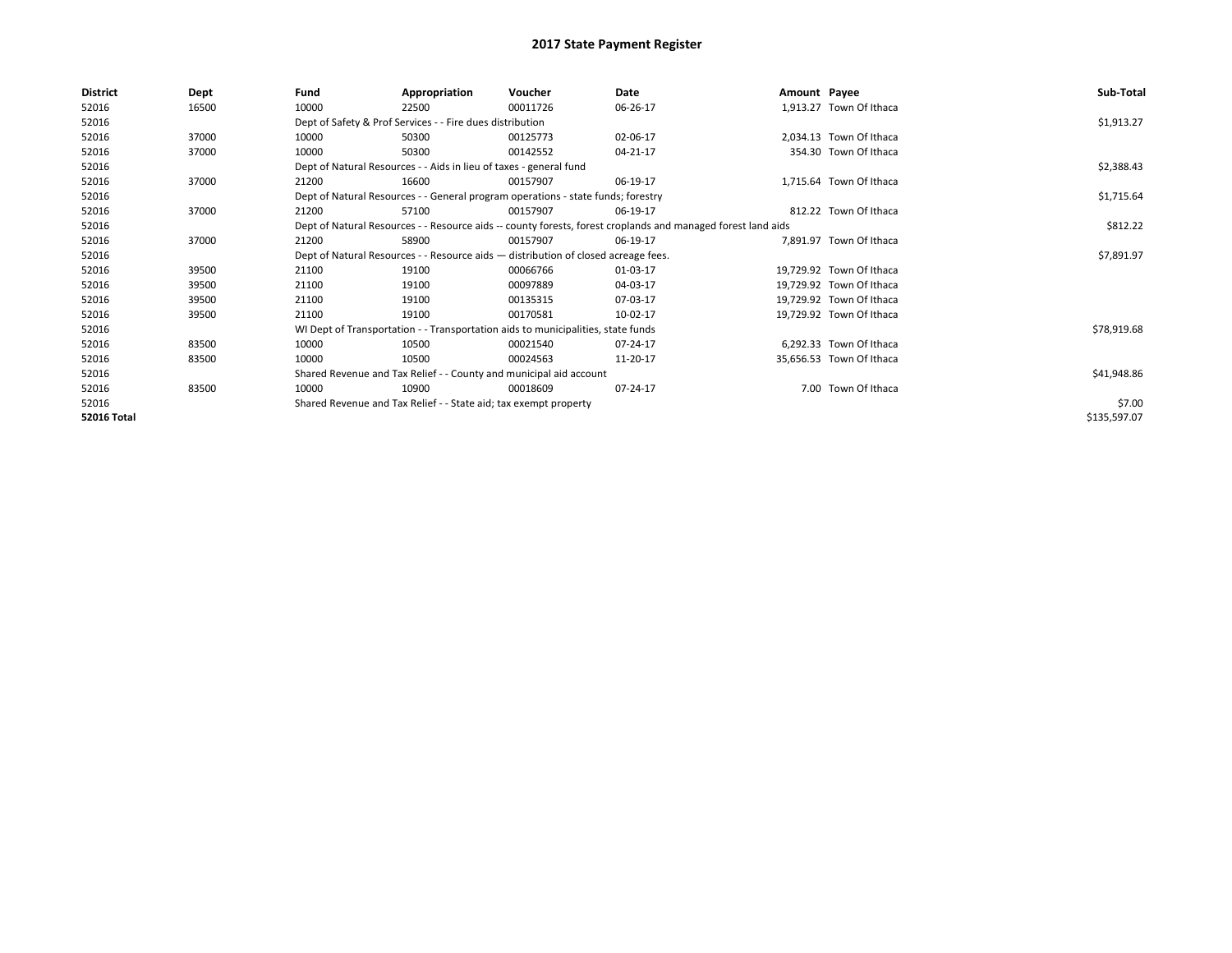| <b>District</b>    | Dept  | Fund  | Appropriation                                                                                                | Voucher  | <b>Date</b> | Amount Payee |                            | Sub-Total    |
|--------------------|-------|-------|--------------------------------------------------------------------------------------------------------------|----------|-------------|--------------|----------------------------|--------------|
| 52018              | 16500 | 10000 | 22500                                                                                                        | 00011727 | 06-26-17    |              | 1,591.87 Town Of Marshall  |              |
| 52018              |       |       | Dept of Safety & Prof Services - - Fire dues distribution                                                    |          |             |              |                            | \$1,591.87   |
| 52018              | 37000 | 21200 | 16600                                                                                                        | 00157908 | 06-19-17    |              | 2.944.31 Town Of Marshall  |              |
| 52018              |       |       | Dept of Natural Resources - - General program operations - state funds; forestry                             |          |             |              |                            | \$2,944.31   |
| 52018              | 37000 | 21200 | 57100                                                                                                        | 00157908 | 06-19-17    |              | 1.388.56 Town Of Marshall  |              |
| 52018              |       |       | Dept of Natural Resources - - Resource aids -- county forests, forest croplands and managed forest land aids |          |             |              |                            | \$1,388.56   |
| 52018              | 37000 | 21200 | 57900                                                                                                        | 00142556 | 04-21-17    |              | 4.36 Town Of Marshall      |              |
| 52018              |       |       | Dept of Natural Resources - - Aids in lieu of taxes - sum sufficient                                         |          |             |              |                            | \$4.36       |
| 52018              | 37000 | 21200 | 58900                                                                                                        | 00157908 | 06-19-17    |              | 13,543.82 Town Of Marshall |              |
| 52018              |       |       | Dept of Natural Resources - - Resource aids - distribution of closed acreage fees.                           |          |             |              |                            | \$13,543.82  |
| 52018              | 39500 | 21100 | 19100                                                                                                        | 00066767 | 01-03-17    |              | 23,283.34 Town Of Marshall |              |
| 52018              | 39500 | 21100 | 19100                                                                                                        | 00097890 | 04-03-17    |              | 23.283.34 Town Of Marshall |              |
| 52018              | 39500 | 21100 | 19100                                                                                                        | 00135316 | 07-03-17    |              | 23,283.34 Town Of Marshall |              |
| 52018              | 39500 | 21100 | 19100                                                                                                        | 00170582 | 10-02-17    |              | 23,283.35 Town Of Marshall |              |
| 52018              |       |       | WI Dept of Transportation - - Transportation aids to municipalities, state funds                             |          |             |              |                            | \$93,133.37  |
| 52018              | 46500 | 10000 | 30500                                                                                                        | 00033682 | 10-27-17    |              | 8.551.64 Town Of Marshall  |              |
| 52018              |       |       | Department of Military Affairs - - Disaster recovery aid; public health emergency quarantine costs           |          |             |              |                            | \$8,551.64   |
| 52018              | 46500 | 10000 | 34200                                                                                                        | 00033682 | 10-27-17    |              | 51.309.82 Town Of Marshall |              |
| 52018              |       |       | Department of Military Affairs - - Federal aid, local assistance                                             |          |             |              |                            | \$51,309.82  |
| 52018              | 83500 | 10000 | 10500                                                                                                        | 00021541 | 07-24-17    |              | 6.083.03 Town Of Marshall  |              |
| 52018              | 83500 | 10000 | 10500                                                                                                        | 00024564 | 11-20-17    |              | 34,470.51 Town Of Marshall |              |
| 52018              |       |       | Shared Revenue and Tax Relief - - County and municipal aid account                                           |          |             |              |                            | \$40,553.54  |
| 52018              | 83500 | 10000 | 11000                                                                                                        | 00021541 | 07-24-17    |              | 98.32 Town Of Marshall     |              |
| 52018              | 83500 | 10000 | 11000                                                                                                        | 00024564 | 11-20-17    |              | 571.23 Town Of Marshall    |              |
| 52018              |       |       | Shared Revenue and Tax Relief - - Public utility distribution account                                        |          |             |              |                            | \$669.55     |
| <b>52018 Total</b> |       |       |                                                                                                              |          |             |              |                            | \$213,690.84 |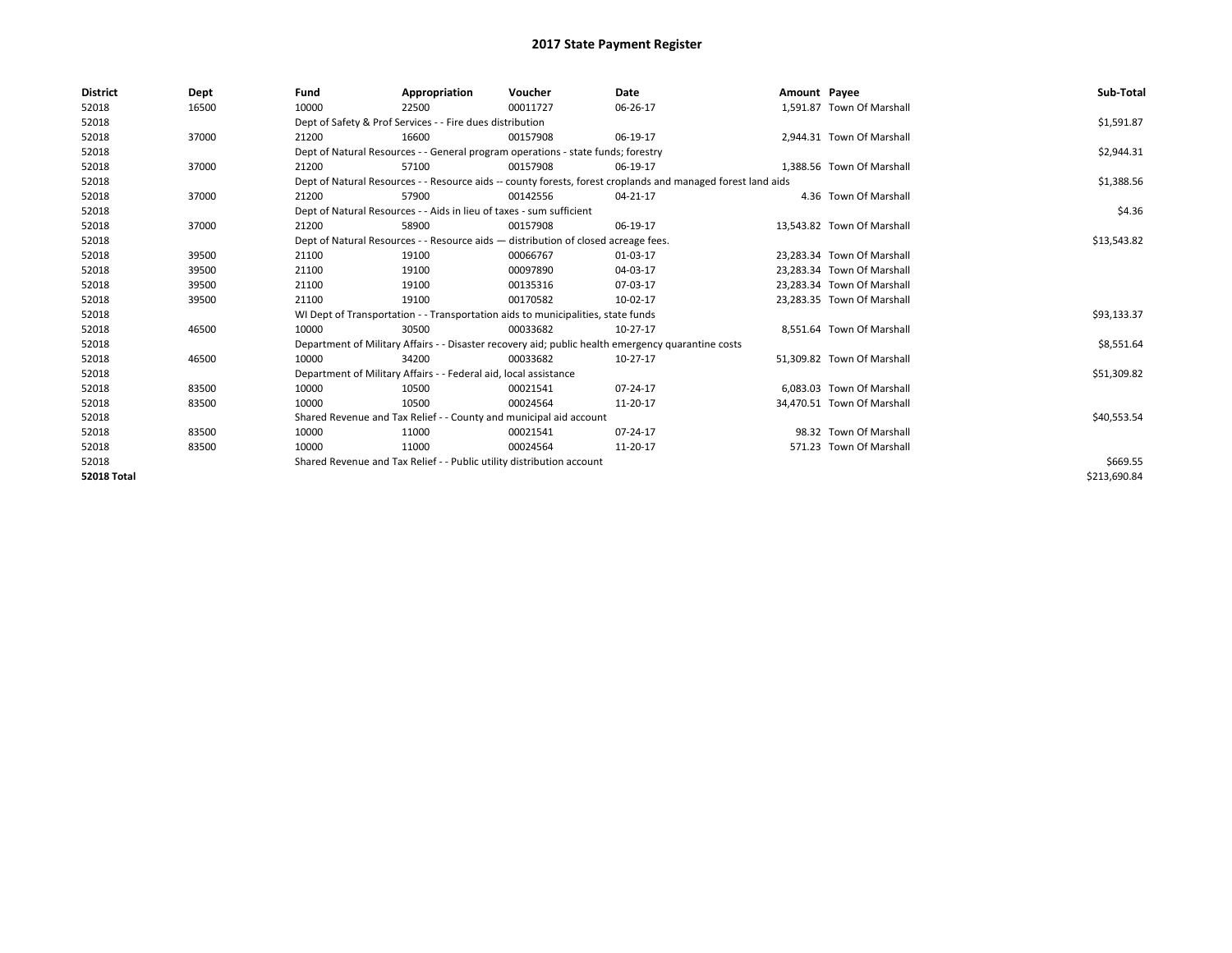| <b>District</b>    | Dept  | Fund  | Appropriation                                                                                                | Voucher  | Date           | Amount Payee |                         | Sub-Total    |  |  |
|--------------------|-------|-------|--------------------------------------------------------------------------------------------------------------|----------|----------------|--------------|-------------------------|--------------|--|--|
| 52020              | 16500 | 10000 | 22500                                                                                                        | 00011728 | 06-26-17       |              | 2,300.31 Town Of Orion  |              |  |  |
| 52020              |       |       | Dept of Safety & Prof Services - - Fire dues distribution                                                    |          |                |              |                         | \$2,300.31   |  |  |
| 52020              | 37000 | 10000 | 50300                                                                                                        | 00125841 | 02-06-17       |              | 769.56 Town Of Orion    |              |  |  |
| 52020              | 37000 | 10000 | 50300                                                                                                        | 00125842 | 02-06-17       |              | 8.954.05 Town Of Orion  |              |  |  |
| 52020              | 37000 | 10000 | 50300                                                                                                        | 00125843 | 02-06-17       |              | 17,074.96 Town Of Orion |              |  |  |
| 52020              | 37000 | 10000 | 50300                                                                                                        | 00142732 | $04 - 21 - 17$ |              | 226.82 Town Of Orion    |              |  |  |
| 52020              |       |       | Dept of Natural Resources - - Aids in lieu of taxes - general fund                                           |          |                |              |                         | \$27,025.39  |  |  |
| 52020              | 37000 | 21200 | 16600                                                                                                        | 00157909 | 06-19-17       |              | 1,932.10 Town Of Orion  |              |  |  |
| 52020              |       |       | Dept of Natural Resources - - General program operations - state funds; forestry                             |          |                |              |                         | \$1,932.10   |  |  |
| 52020              | 37000 | 21200 | 57100                                                                                                        | 00157909 | 06-19-17       |              | 892.89 Town Of Orion    |              |  |  |
| 52020              |       |       | Dept of Natural Resources - - Resource aids -- county forests, forest croplands and managed forest land aids |          |                |              |                         | \$892.89     |  |  |
| 52020              | 37000 | 21200 | 57900                                                                                                        | 00142731 | 04-21-17       |              | 7.31 Town Of Orion      |              |  |  |
| 52020              |       |       | Dept of Natural Resources - - Aids in lieu of taxes - sum sufficient                                         |          |                |              |                         | \$7.31       |  |  |
| 52020              | 37000 | 21200 | 58900                                                                                                        | 00157909 | 06-19-17       |              | 8,887.66 Town Of Orion  |              |  |  |
| 52020              |       |       | Dept of Natural Resources - - Resource aids - distribution of closed acreage fees.                           |          |                |              |                         |              |  |  |
| 52020              | 39500 | 21100 | 19100                                                                                                        | 00066768 | 01-03-17       |              | 18,337.15 Town Of Orion |              |  |  |
| 52020              | 39500 | 21100 | 19100                                                                                                        | 00097891 | 04-03-17       |              | 18,337.15 Town Of Orion |              |  |  |
| 52020              | 39500 | 21100 | 19100                                                                                                        | 00135317 | 07-03-17       |              | 18,337.15 Town Of Orion |              |  |  |
| 52020              | 39500 | 21100 | 19100                                                                                                        | 00170583 | 10-02-17       |              | 18,337.17 Town Of Orion |              |  |  |
| 52020              |       |       | WI Dept of Transportation - - Transportation aids to municipalities, state funds                             |          |                |              |                         | \$73,348.62  |  |  |
| 52020              | 39500 | 21100 | 36500                                                                                                        | 00115142 | 05-09-17       |              | 500.00 Town Of Orion    |              |  |  |
| 52020              |       |       | WI Dept of Transportation - - Highway system management and operations, state funds                          |          |                |              |                         | \$500.00     |  |  |
| 52020              | 83500 | 10000 | 10500                                                                                                        | 00021542 | $07 - 24 - 17$ |              | 3,926.92 Town Of Orion  |              |  |  |
| 52020              | 83500 | 10000 | 10500                                                                                                        | 00024565 | 11-20-17       |              | 22.252.56 Town Of Orion |              |  |  |
| 52020              |       |       | Shared Revenue and Tax Relief - - County and municipal aid account                                           |          |                |              |                         | \$26,179.48  |  |  |
| 52020              | 83500 | 10000 | 10900                                                                                                        | 00018610 | 07-24-17       |              | 11.00 Town Of Orion     |              |  |  |
| 52020              |       |       | Shared Revenue and Tax Relief - - State aid; tax exempt property                                             |          |                |              |                         | \$11.00      |  |  |
| 52020              | 83500 | 10000 | 11000                                                                                                        | 00021542 | $07 - 24 - 17$ |              | 22.47 Town Of Orion     |              |  |  |
| 52020              | 83500 | 10000 | 11000                                                                                                        | 00024565 | 11-20-17       |              | 129.20 Town Of Orion    |              |  |  |
| 52020              |       |       | Shared Revenue and Tax Relief - - Public utility distribution account                                        |          |                |              |                         | \$151.67     |  |  |
| <b>52020 Total</b> |       |       |                                                                                                              |          |                |              |                         | \$141,236.43 |  |  |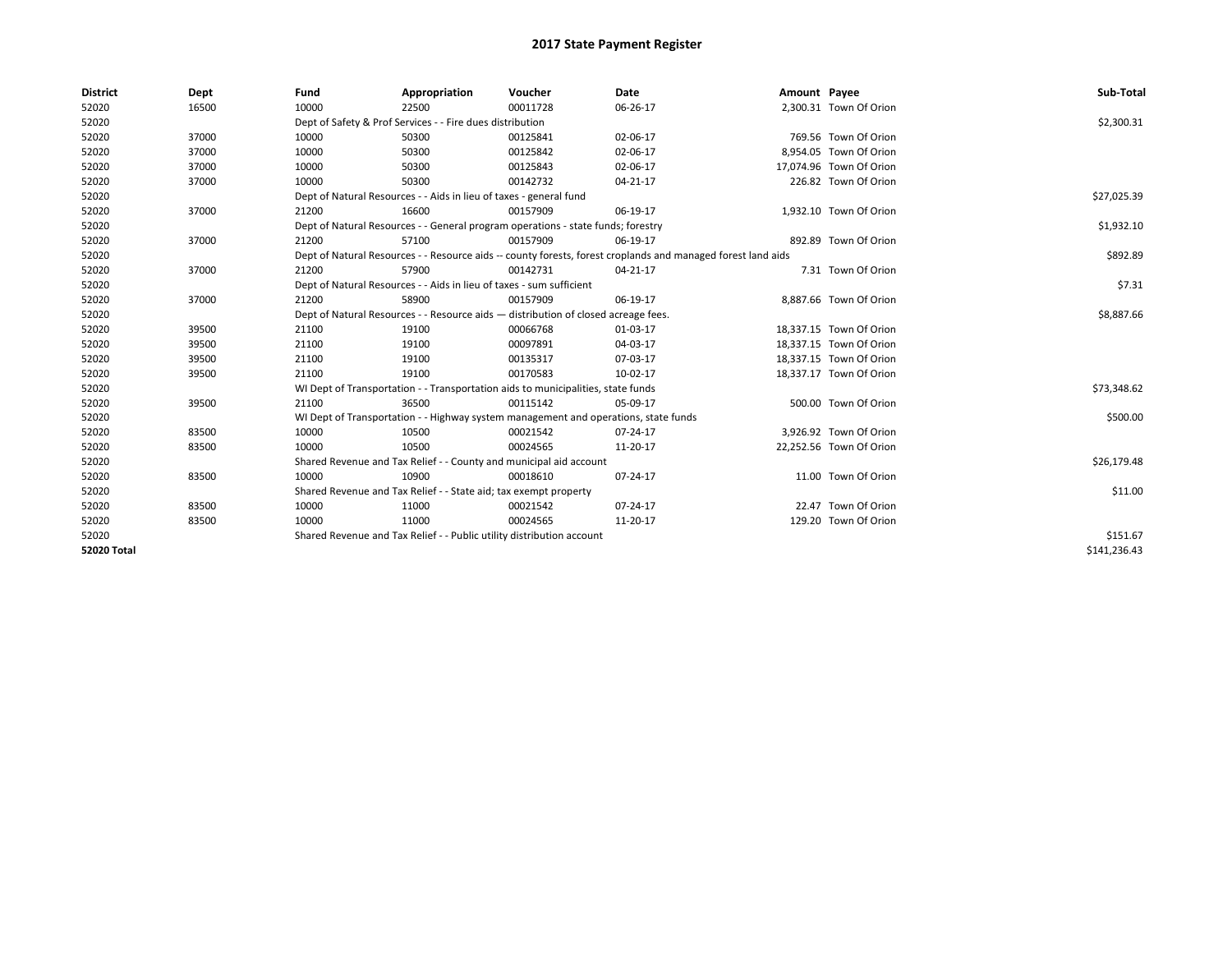| <b>District</b>    | Dept  | Fund  | Appropriation                                                         | Voucher                                                                             | Date                                                                                                         | Amount Payee |                            | Sub-Total    |
|--------------------|-------|-------|-----------------------------------------------------------------------|-------------------------------------------------------------------------------------|--------------------------------------------------------------------------------------------------------------|--------------|----------------------------|--------------|
| 52022              | 16500 | 10000 | 22500                                                                 | 00011729                                                                            | 06-26-17                                                                                                     |              | 3.713.06 Town Of Richland  |              |
| 52022              |       |       | Dept of Safety & Prof Services - - Fire dues distribution             |                                                                                     |                                                                                                              |              |                            | \$3,713.06   |
| 52022              | 37000 | 21200 | 16600                                                                 | 00157910                                                                            | 06-19-17                                                                                                     |              | 1,877.01 Town Of Richland  |              |
| 52022              |       |       |                                                                       | Dept of Natural Resources - - General program operations - state funds; forestry    |                                                                                                              |              |                            | \$1,877.01   |
| 52022              | 37000 | 21200 | 57100                                                                 | 00157910                                                                            | 06-19-17                                                                                                     |              | 866.70 Town Of Richland    |              |
| 52022              |       |       |                                                                       |                                                                                     | Dept of Natural Resources - - Resource aids -- county forests, forest croplands and managed forest land aids |              |                            | \$866.70     |
| 52022              | 37000 | 21200 | 58900                                                                 | 00157910                                                                            | 06-19-17                                                                                                     |              | 8.634.27 Town Of Richland  |              |
| 52022              |       |       |                                                                       | Dept of Natural Resources - - Resource aids - distribution of closed acreage fees.  |                                                                                                              |              |                            | \$8,634.27   |
| 52022              | 39500 | 21100 | 19100                                                                 | 00066769                                                                            | 01-03-17                                                                                                     |              | 21.552.07 Town Of Richland |              |
| 52022              | 39500 | 21100 | 19100                                                                 | 00097892                                                                            | 04-03-17                                                                                                     |              | 21.552.07 Town Of Richland |              |
| 52022              | 39500 | 21100 | 19100                                                                 | 00135318                                                                            | 07-03-17                                                                                                     |              | 21,552.07 Town Of Richland |              |
| 52022              | 39500 | 21100 | 19100                                                                 | 00170584                                                                            | 10-02-17                                                                                                     |              | 21,552.09 Town Of Richland |              |
| 52022              |       |       |                                                                       | WI Dept of Transportation - - Transportation aids to municipalities, state funds    |                                                                                                              |              |                            | \$86,208.30  |
| 52022              | 39500 | 21100 | 36500                                                                 | 00144228                                                                            | 07-21-17                                                                                                     |              | 500.00 Town Of Richland    |              |
| 52022              | 39500 | 21100 | 36500                                                                 | 00196892                                                                            | 11-29-17                                                                                                     |              | 500.00 Town Of Richland    |              |
| 52022              |       |       |                                                                       | WI Dept of Transportation - - Highway system management and operations, state funds |                                                                                                              |              |                            | \$1,000.00   |
| 52022              | 83500 | 10000 | 10500                                                                 | 00021543                                                                            | 07-24-17                                                                                                     |              | 5.660.55 Town Of Richland  |              |
| 52022              | 83500 | 10000 | 10500                                                                 | 00024566                                                                            | 11-20-17                                                                                                     |              | 32,076.45 Town Of Richland |              |
| 52022              |       |       | Shared Revenue and Tax Relief - - County and municipal aid account    |                                                                                     |                                                                                                              |              |                            | \$37,737.00  |
| 52022              | 83500 | 10000 | 10900                                                                 | 00018611                                                                            | 07-24-17                                                                                                     |              | 41.00 Town Of Richland     |              |
| 52022              |       |       | Shared Revenue and Tax Relief - - State aid; tax exempt property      |                                                                                     |                                                                                                              |              |                            | \$41.00      |
| 52022              | 83500 | 10000 | 11000                                                                 | 00021543                                                                            | 07-24-17                                                                                                     |              | 43.44 Town Of Richland     |              |
| 52022              | 83500 | 10000 | 11000                                                                 | 00024566                                                                            | 11-20-17                                                                                                     |              | 254.01 Town Of Richland    |              |
| 52022              |       |       | Shared Revenue and Tax Relief - - Public utility distribution account |                                                                                     |                                                                                                              |              |                            | \$297.45     |
| <b>52022 Total</b> |       |       |                                                                       |                                                                                     |                                                                                                              |              |                            | \$140,374.79 |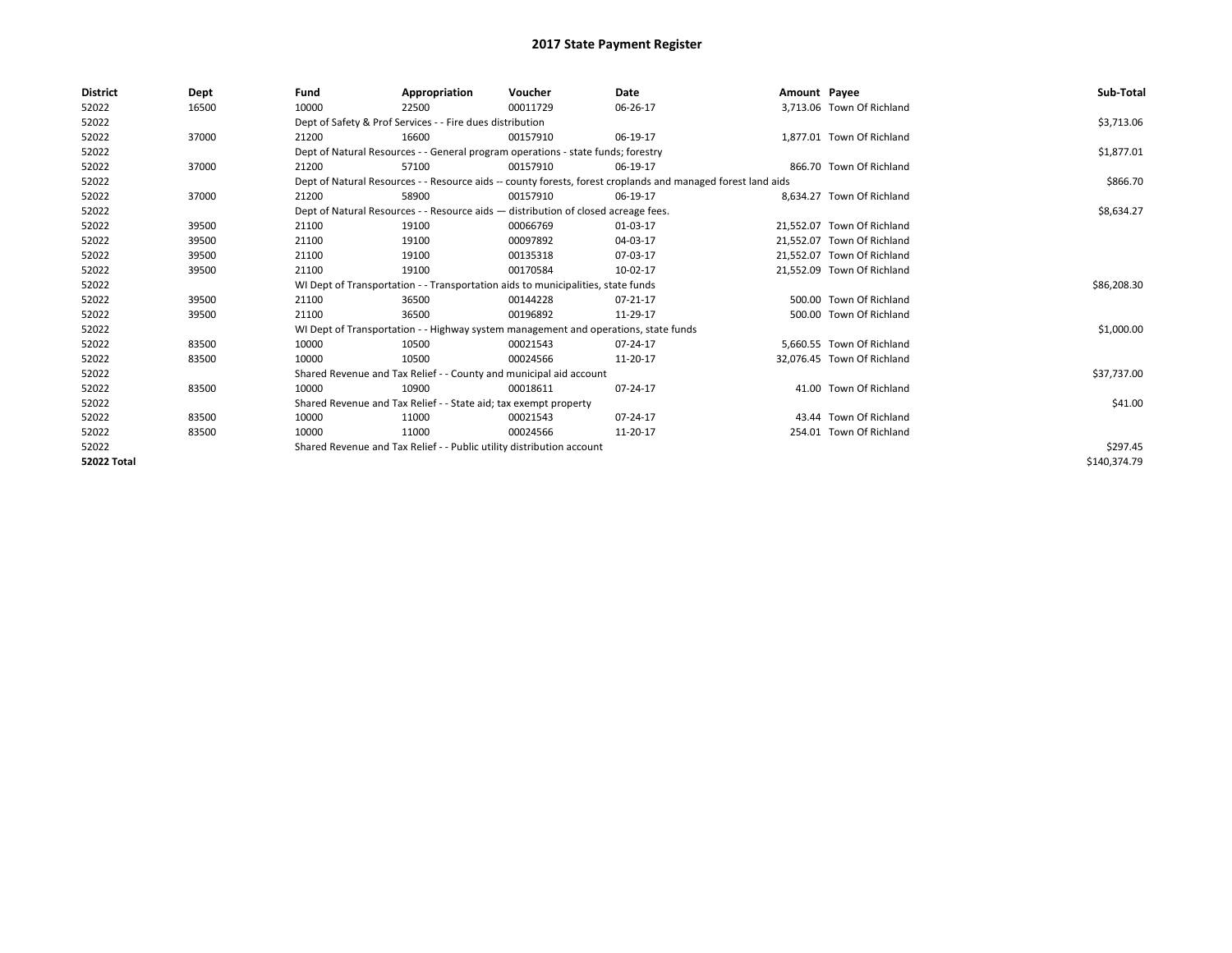| <b>District</b> | Dept  | Fund  | Appropriation                                                                                                | Voucher  | <b>Date</b> | Amount Payee |                            | Sub-Total    |
|-----------------|-------|-------|--------------------------------------------------------------------------------------------------------------|----------|-------------|--------------|----------------------------|--------------|
| 52024           | 16500 | 10000 | 22500                                                                                                        | 00011730 | 06-26-17    |              | 1,481.58 Town Of Richwood  |              |
| 52024           |       |       | Dept of Safety & Prof Services - - Fire dues distribution                                                    |          |             |              |                            | \$1,481.58   |
| 52024           | 37000 | 10000 | 50300                                                                                                        | 00126203 | 02-06-17    |              | 18.919.02 Town Of Richwood |              |
| 52024           | 37000 | 10000 | 50300                                                                                                        | 00143702 | 04-21-17    |              | 766.11 Town Of Richwood    |              |
| 52024           |       |       | Dept of Natural Resources - - Aids in lieu of taxes - general fund                                           |          |             |              |                            | \$19,685.13  |
| 52024           | 37000 | 21200 | 16600                                                                                                        | 00157911 | 06-19-17    |              | 1.371.64 Town Of Richwood  |              |
| 52024           |       |       | Dept of Natural Resources - - General program operations - state funds; forestry                             |          |             |              |                            | \$1,371.64   |
| 52024           | 37000 | 21200 | 57100                                                                                                        | 00157911 | 06-19-17    |              | 633.78 Town Of Richwood    |              |
| 52024           |       |       | Dept of Natural Resources - - Resource aids -- county forests, forest croplands and managed forest land aids |          | \$633.78    |              |                            |              |
| 52024           | 37000 | 21200 | 58900                                                                                                        | 00157911 | 06-19-17    |              | 6,309.55 Town Of Richwood  |              |
| 52024           |       |       | Dept of Natural Resources - - Resource aids - distribution of closed acreage fees.                           |          |             |              |                            | \$6,309.55   |
| 52024           | 39500 | 21100 | 19100                                                                                                        | 00066770 | 01-03-17    |              | 25,559.71 Town Of Richwood |              |
| 52024           | 39500 | 21100 | 19100                                                                                                        | 00097893 | 04-03-17    |              | 25,559.71 Town Of Richwood |              |
| 52024           | 39500 | 21100 | 19100                                                                                                        | 00135319 | 07-03-17    |              | 25,559.71 Town Of Richwood |              |
| 52024           | 39500 | 21100 | 19100                                                                                                        | 00170585 | 10-02-17    |              | 25,559.73 Town Of Richwood |              |
| 52024           |       |       | WI Dept of Transportation - - Transportation aids to municipalities, state funds                             |          |             |              |                            | \$102,238.86 |
| 52024           | 46500 | 10000 | 30500                                                                                                        | 00033664 | 10-27-17    |              | 427.85 Town Of Richwood    |              |
| 52024           |       |       | Department of Military Affairs - - Disaster recovery aid; public health emergency quarantine costs           |          |             |              |                            | \$427.85     |
| 52024           | 46500 | 10000 | 34200                                                                                                        | 00033664 | 10-27-17    |              | 2,567.07 Town Of Richwood  |              |
| 52024           |       |       | Department of Military Affairs - - Federal aid, local assistance                                             |          |             |              |                            | \$2,567.07   |
| 52024           | 83500 | 10000 | 10500                                                                                                        | 00021544 | 07-24-17    |              | 7,947.36 Town Of Richwood  |              |
| 52024           | 83500 | 10000 | 10500                                                                                                        | 00024567 | 11-20-17    |              | 45,035.07 Town Of Richwood |              |
| 52024           |       |       | Shared Revenue and Tax Relief - - County and municipal aid account                                           |          |             |              |                            | \$52,982.43  |
| 52024           | 83500 | 10000 | 10900                                                                                                        | 00018612 | 07-24-17    |              | 5.00 Town Of Richwood      |              |
| 52024           |       |       | Shared Revenue and Tax Relief - - State aid; tax exempt property                                             |          |             |              |                            | \$5.00       |
| 52024 Total     |       |       |                                                                                                              |          |             |              |                            | \$187,702.89 |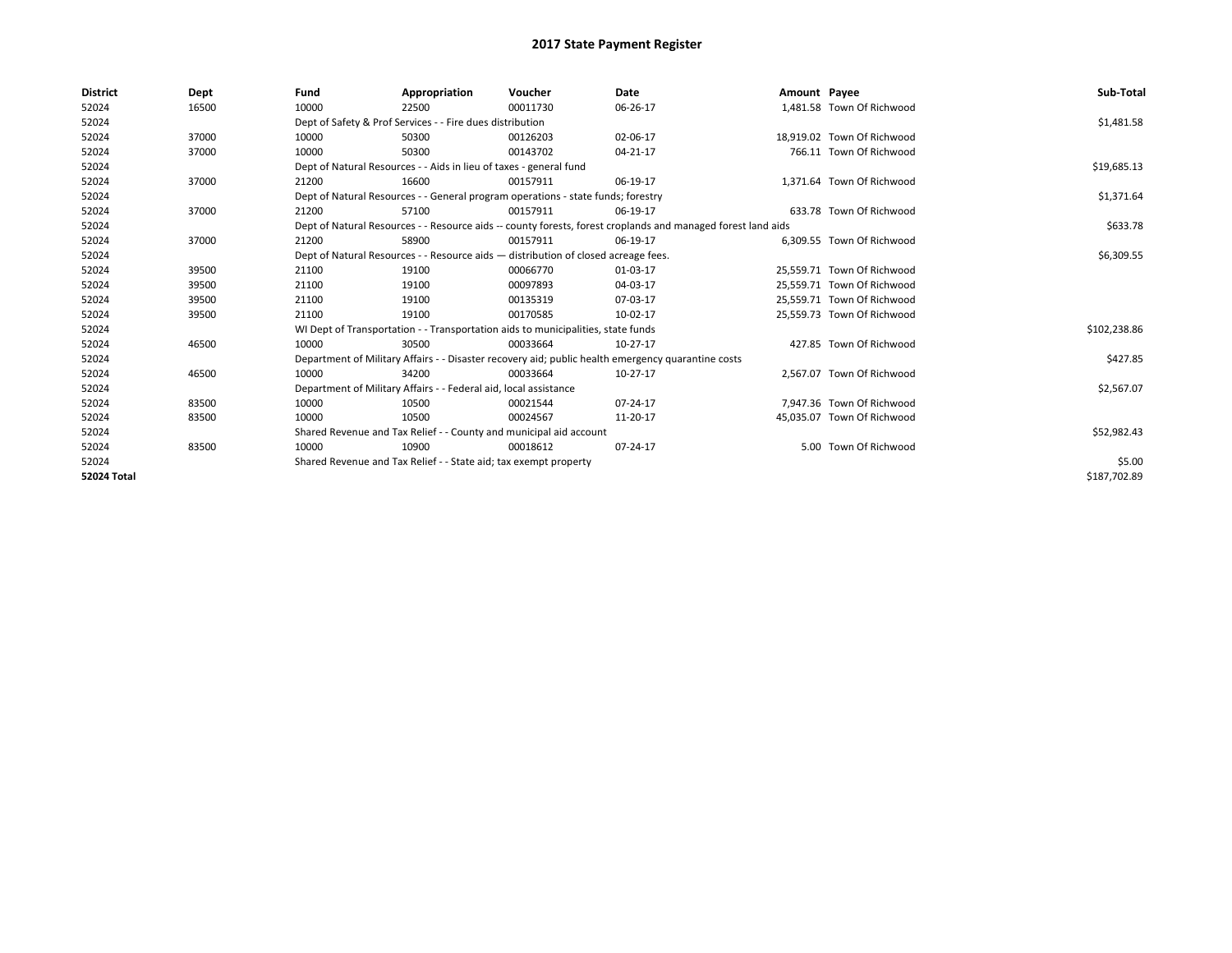| <b>District</b>    | Dept  | Fund  | Appropriation                                                                      | Voucher  | Date                                                                                                         | Amount Payee |                              | Sub-Total    |
|--------------------|-------|-------|------------------------------------------------------------------------------------|----------|--------------------------------------------------------------------------------------------------------------|--------------|------------------------------|--------------|
| 52026              | 16500 | 10000 | 22500                                                                              | 00011731 | 06-26-17                                                                                                     |              | 2,186.86 Town Of Rockbridge  |              |
| 52026              |       |       | Dept of Safety & Prof Services - - Fire dues distribution                          |          |                                                                                                              |              |                              | \$2,186.86   |
| 52026              | 37000 | 10000 | 50300                                                                              | 00135977 | 03-22-17                                                                                                     |              | 2,309.96 Town Of Rockbridge  |              |
| 52026              | 37000 | 10000 | 50300                                                                              | 00135978 | 03-22-17                                                                                                     |              | 1,674.56 Town Of Rockbridge  |              |
| 52026              |       |       | Dept of Natural Resources - - Aids in lieu of taxes - general fund                 |          |                                                                                                              |              |                              | \$3,984.52   |
| 52026              | 37000 | 21200 | 16600                                                                              | 00157912 | 06-19-17                                                                                                     |              | 1,650.38 Town Of Rockbridge  |              |
| 52026              |       |       | Dept of Natural Resources - - General program operations - state funds; forestry   |          |                                                                                                              |              |                              | \$1,650.38   |
| 52026              | 37000 | 21200 | 57100                                                                              | 00157912 | 06-19-17                                                                                                     |              | 766.64 Town Of Rockbridge    |              |
| 52026              |       |       |                                                                                    |          | Dept of Natural Resources - - Resource aids -- county forests, forest croplands and managed forest land aids |              |                              | \$766.64     |
| 52026              | 37000 | 21200 | 58900                                                                              | 00157912 | 06-19-17                                                                                                     |              | 7,591.75 Town Of Rockbridge  |              |
| 52026              |       |       | Dept of Natural Resources - - Resource aids - distribution of closed acreage fees. |          |                                                                                                              |              |                              | \$7,591.75   |
| 52026              | 39500 | 21100 | 19100                                                                              | 00066771 | 01-03-17                                                                                                     |              | 18,298.62 Town Of Rockbridge |              |
| 52026              | 39500 | 21100 | 19100                                                                              | 00097894 | 04-03-17                                                                                                     |              | 18,298.62 Town Of Rockbridge |              |
| 52026              | 39500 | 21100 | 19100                                                                              | 00135320 | 07-03-17                                                                                                     |              | 18,298.62 Town Of Rockbridge |              |
| 52026              | 39500 | 21100 | 19100                                                                              | 00170586 | 10-02-17                                                                                                     |              | 18,298.62 Town Of Rockbridge |              |
| 52026              |       |       | WI Dept of Transportation - - Transportation aids to municipalities, state funds   |          |                                                                                                              |              |                              | \$73,194.48  |
| 52026              | 46500 | 10000 | 30500                                                                              | 00034825 | 11-24-17                                                                                                     |              | 541.86 Town Of Rockbridge    |              |
| 52026              |       |       |                                                                                    |          | Department of Military Affairs - - Disaster recovery aid; public health emergency quarantine costs           |              |                              | \$541.86     |
| 52026              | 46500 | 10000 | 34200                                                                              | 00034825 | 11-24-17                                                                                                     |              | 6,141.08 Town Of Rockbridge  |              |
| 52026              |       |       | Department of Military Affairs - - Federal aid, local assistance                   |          |                                                                                                              |              |                              | \$6,141.08   |
| 52026              | 83500 | 10000 | 10500                                                                              | 00021545 | $07 - 24 - 17$                                                                                               |              | 7,470.36 Town Of Rockbridge  |              |
| 52026              | 83500 | 10000 | 10500                                                                              | 00024568 | 11-20-17                                                                                                     |              | 42,332.06 Town Of Rockbridge |              |
| 52026              |       |       | Shared Revenue and Tax Relief - - County and municipal aid account                 |          |                                                                                                              |              |                              | \$49,802.42  |
| 52026              | 83500 | 10000 | 10900                                                                              | 00018613 | 07-24-17                                                                                                     |              | 15.00 Town Of Rockbridge     |              |
| 52026              |       |       | Shared Revenue and Tax Relief - - State aid; tax exempt property                   |          |                                                                                                              |              |                              | \$15.00      |
| 52026              | 83500 | 10000 | 11000                                                                              | 00021545 | 07-24-17                                                                                                     |              | 145.45 Town Of Rockbridge    |              |
| 52026              | 83500 | 10000 | 11000                                                                              | 00024568 | 11-20-17                                                                                                     |              | 845.02 Town Of Rockbridge    |              |
| 52026              |       |       | Shared Revenue and Tax Relief - - Public utility distribution account              |          |                                                                                                              |              |                              | \$990.47     |
| <b>52026 Total</b> |       |       |                                                                                    |          |                                                                                                              |              |                              | \$146.865.46 |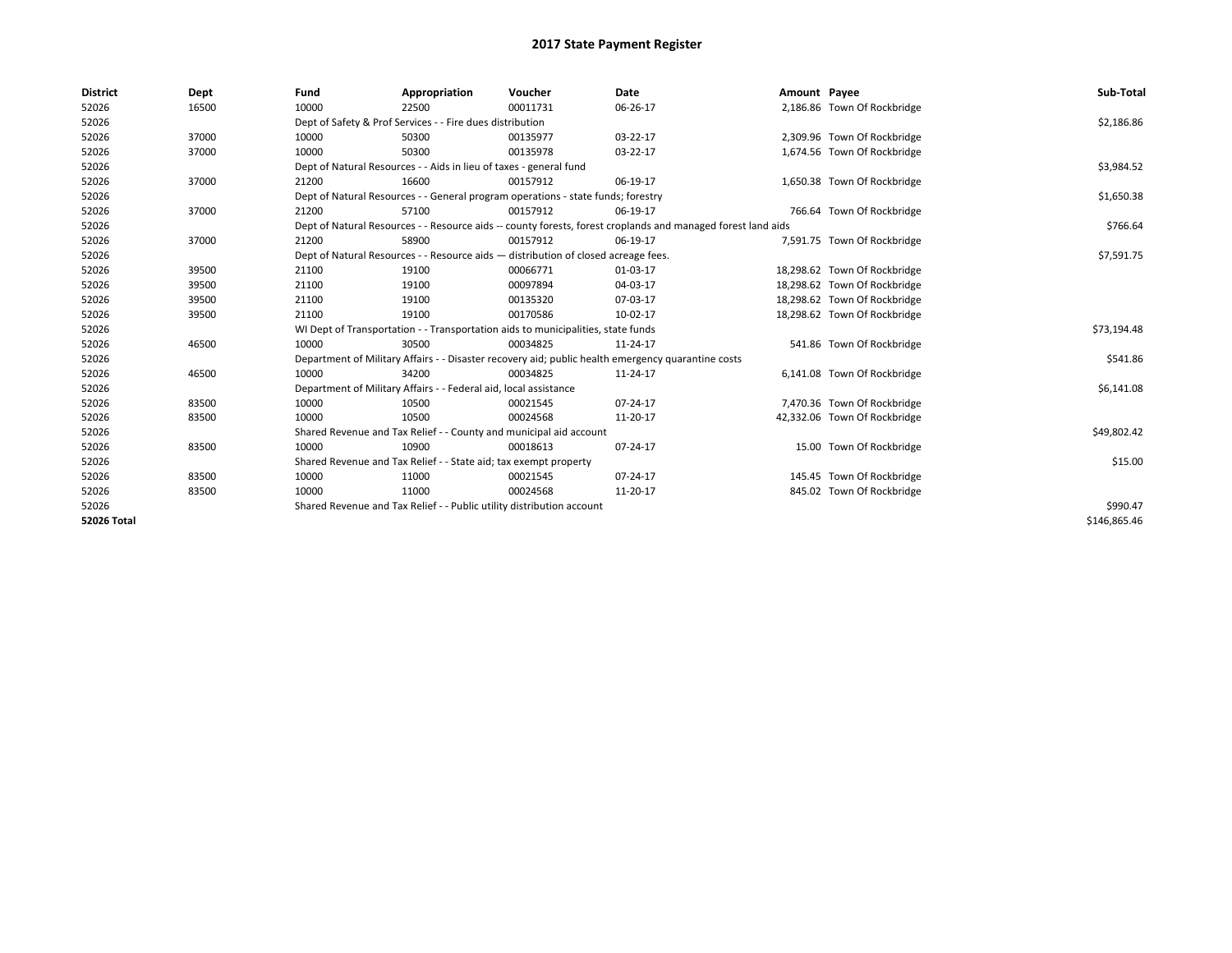| <b>District</b>    | Dept  | Fund                                                             | Appropriation                                                                      | Voucher  | Date                                                                                                         | Amount Payee |                          | Sub-Total    |
|--------------------|-------|------------------------------------------------------------------|------------------------------------------------------------------------------------|----------|--------------------------------------------------------------------------------------------------------------|--------------|--------------------------|--------------|
| 52028              | 16500 | 10000                                                            | 22500                                                                              | 00011732 | 06-26-17                                                                                                     |              | 1,224.98 Town Of Sylvan  |              |
| 52028              |       |                                                                  | Dept of Safety & Prof Services - - Fire dues distribution                          |          |                                                                                                              |              |                          | \$1,224.98   |
| 52028              | 37000 | 10000                                                            | 50300                                                                              | 00126286 | 02-06-17                                                                                                     |              | 248.92 Town Of Sylvan    |              |
| 52028              | 37000 | 10000                                                            | 50300                                                                              | 00143951 | 04-21-17                                                                                                     |              | 114.93 Town Of Sylvan    |              |
| 52028              |       |                                                                  | Dept of Natural Resources - - Aids in lieu of taxes - general fund                 |          |                                                                                                              |              |                          | \$363.85     |
| 52028              | 37000 | 21200                                                            | 16600                                                                              | 00157913 | 06-19-17                                                                                                     |              | 1,774.54 Town Of Sylvan  |              |
| 52028              |       |                                                                  | Dept of Natural Resources - - General program operations - state funds; forestry   |          |                                                                                                              |              |                          | \$1,774.54   |
| 52028              | 37000 | 21200                                                            | 57100                                                                              | 00157913 | 06-19-17                                                                                                     |              | 844.57 Town Of Sylvan    |              |
| 52028              |       |                                                                  |                                                                                    |          | Dept of Natural Resources - - Resource aids -- county forests, forest croplands and managed forest land aids |              |                          | \$844.57     |
| 52028              | 37000 | 21200                                                            | 58900                                                                              | 00157913 | 06-19-17                                                                                                     |              | 8,162.87 Town Of Sylvan  |              |
| 52028              |       |                                                                  | Dept of Natural Resources - - Resource aids - distribution of closed acreage fees. |          |                                                                                                              |              |                          | \$8,162.87   |
| 52028              | 39500 | 21100                                                            | 17400                                                                              | 00084049 | 02-10-17                                                                                                     |              | 9,761.90 Town Of Sylvan  |              |
| 52028              |       |                                                                  | WI Dept of Transportation - - Disaster damage aids, state funds                    |          |                                                                                                              |              |                          | \$9,761.90   |
| 52028              | 39500 | 21100                                                            | 19100                                                                              | 00066772 | 01-03-17                                                                                                     |              | 23,517.36 Town Of Sylvan |              |
| 52028              | 39500 | 21100                                                            | 19100                                                                              | 00097895 | 04-03-17                                                                                                     |              | 23,517.36 Town Of Sylvan |              |
| 52028              | 39500 | 21100                                                            | 19100                                                                              | 00135321 | 07-03-17                                                                                                     |              | 23,517.36 Town Of Sylvan |              |
| 52028              | 39500 | 21100                                                            | 19100                                                                              | 00170587 | 10-02-17                                                                                                     |              | 23,517.36 Town Of Sylvan |              |
| 52028              |       |                                                                  | WI Dept of Transportation - - Transportation aids to municipalities, state funds   |          |                                                                                                              |              |                          | \$94,069.44  |
| 52028              | 83500 | 10000                                                            | 10500                                                                              | 00021546 | 07-24-17                                                                                                     |              | 5,588.91 Town Of Sylvan  |              |
| 52028              | 83500 | 10000                                                            | 10500                                                                              | 00024569 | 11-20-17                                                                                                     |              | 31,670.49 Town Of Sylvan |              |
| 52028              |       |                                                                  | Shared Revenue and Tax Relief - - County and municipal aid account                 |          |                                                                                                              |              |                          | \$37,259.40  |
| 52028              | 83500 | 10000                                                            | 10900                                                                              | 00018614 | 07-24-17                                                                                                     |              | 47.00 Town Of Sylvan     |              |
| 52028              |       | Shared Revenue and Tax Relief - - State aid; tax exempt property |                                                                                    | \$47.00  |                                                                                                              |              |                          |              |
| <b>52028 Total</b> |       |                                                                  |                                                                                    |          |                                                                                                              |              |                          | \$153,508.55 |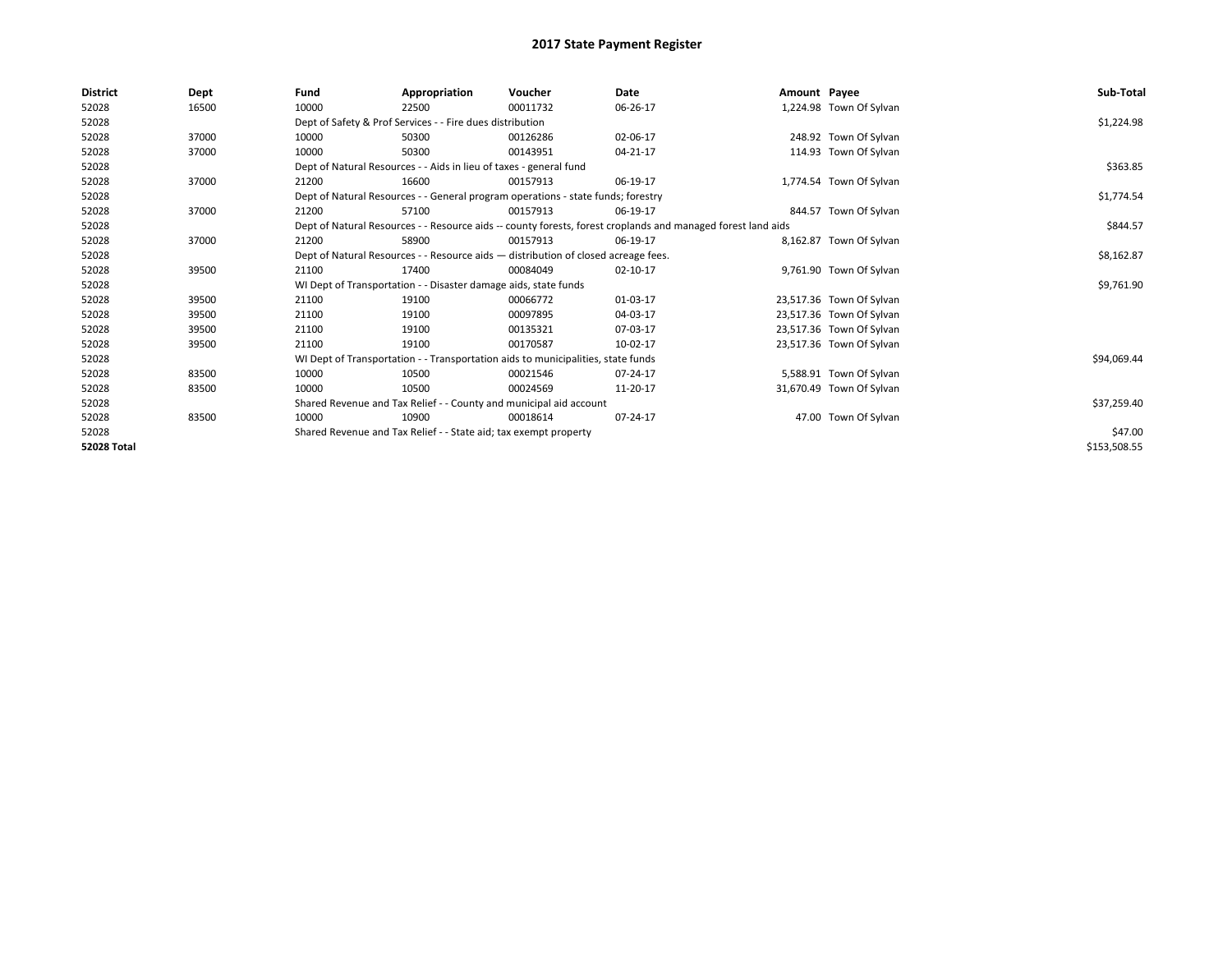| District    | Dept  | Fund  | Appropriation                                                                      | Voucher  | Date                                                                                                         | Amount Payee |                            | Sub-Total    |
|-------------|-------|-------|------------------------------------------------------------------------------------|----------|--------------------------------------------------------------------------------------------------------------|--------------|----------------------------|--------------|
| 52030       | 16500 | 10000 | 22500                                                                              | 00011733 | 06-26-17                                                                                                     |              | 1,260.52 Town Of Westford  |              |
| 52030       |       |       | Dept of Safety & Prof Services - - Fire dues distribution                          |          |                                                                                                              |              |                            | \$1,260.52   |
| 52030       | 37000 | 21200 | 16600                                                                              | 00157914 | 06-19-17                                                                                                     |              | 1,325.46 Town Of Westford  |              |
| 52030       |       |       | Dept of Natural Resources - - General program operations - state funds; forestry   |          |                                                                                                              |              |                            | \$1,325.46   |
| 52030       | 37000 | 21200 | 57100                                                                              | 00157914 | 06-19-17                                                                                                     |              | 618.44 Town Of Westford    |              |
| 52030       |       |       |                                                                                    |          | Dept of Natural Resources - - Resource aids -- county forests, forest croplands and managed forest land aids |              |                            | \$618.44     |
| 52030       | 37000 | 21200 | 58900                                                                              | 00157914 | 06-19-17                                                                                                     |              | 6.097.10 Town Of Westford  |              |
| 52030       |       |       | Dept of Natural Resources - - Resource aids - distribution of closed acreage fees. |          | \$6,097.10                                                                                                   |              |                            |              |
| 52030       | 39500 | 21100 | 19100                                                                              | 00066773 | 01-03-17                                                                                                     |              | 21,673.18 Town Of Westford |              |
| 52030       | 39500 | 21100 | 19100                                                                              | 00097896 | 04-03-17                                                                                                     |              | 21.673.18 Town Of Westford |              |
| 52030       | 39500 | 21100 | 19100                                                                              | 00135322 | 07-03-17                                                                                                     |              | 21,673.18 Town Of Westford |              |
| 52030       | 39500 | 21100 | 19100                                                                              | 00170588 | 10-02-17                                                                                                     |              | 21,673.20 Town Of Westford |              |
| 52030       |       |       | WI Dept of Transportation - - Transportation aids to municipalities, state funds   |          |                                                                                                              |              |                            | \$86,692.74  |
| 52030       | 83500 | 10000 | 10500                                                                              | 00021547 | 07-24-17                                                                                                     |              | 6,383.61 Town Of Westford  |              |
| 52030       | 83500 | 10000 | 10500                                                                              | 00024570 | 11-20-17                                                                                                     |              | 36,173.82 Town Of Westford |              |
| 52030       |       |       | Shared Revenue and Tax Relief - - County and municipal aid account                 |          |                                                                                                              |              |                            | \$42,557.43  |
| 52030       | 83500 | 10000 | 10900                                                                              | 00018615 | 07-24-17                                                                                                     |              | 1.00 Town Of Westford      |              |
| 52030       |       |       | Shared Revenue and Tax Relief - - State aid; tax exempt property                   |          |                                                                                                              |              |                            | \$1.00       |
| 52030       | 83500 | 10000 | 11000                                                                              | 00021547 | 07-24-17                                                                                                     |              | 19.52 Town Of Westford     |              |
| 52030       | 83500 | 10000 | 11000                                                                              | 00024570 | 11-20-17                                                                                                     |              | 113.38 Town Of Westford    |              |
| 52030       |       |       | Shared Revenue and Tax Relief - - Public utility distribution account              |          |                                                                                                              |              |                            | \$132.90     |
| 52030 Total |       |       |                                                                                    |          |                                                                                                              |              |                            | \$138,685.59 |
|             |       |       |                                                                                    |          |                                                                                                              |              |                            |              |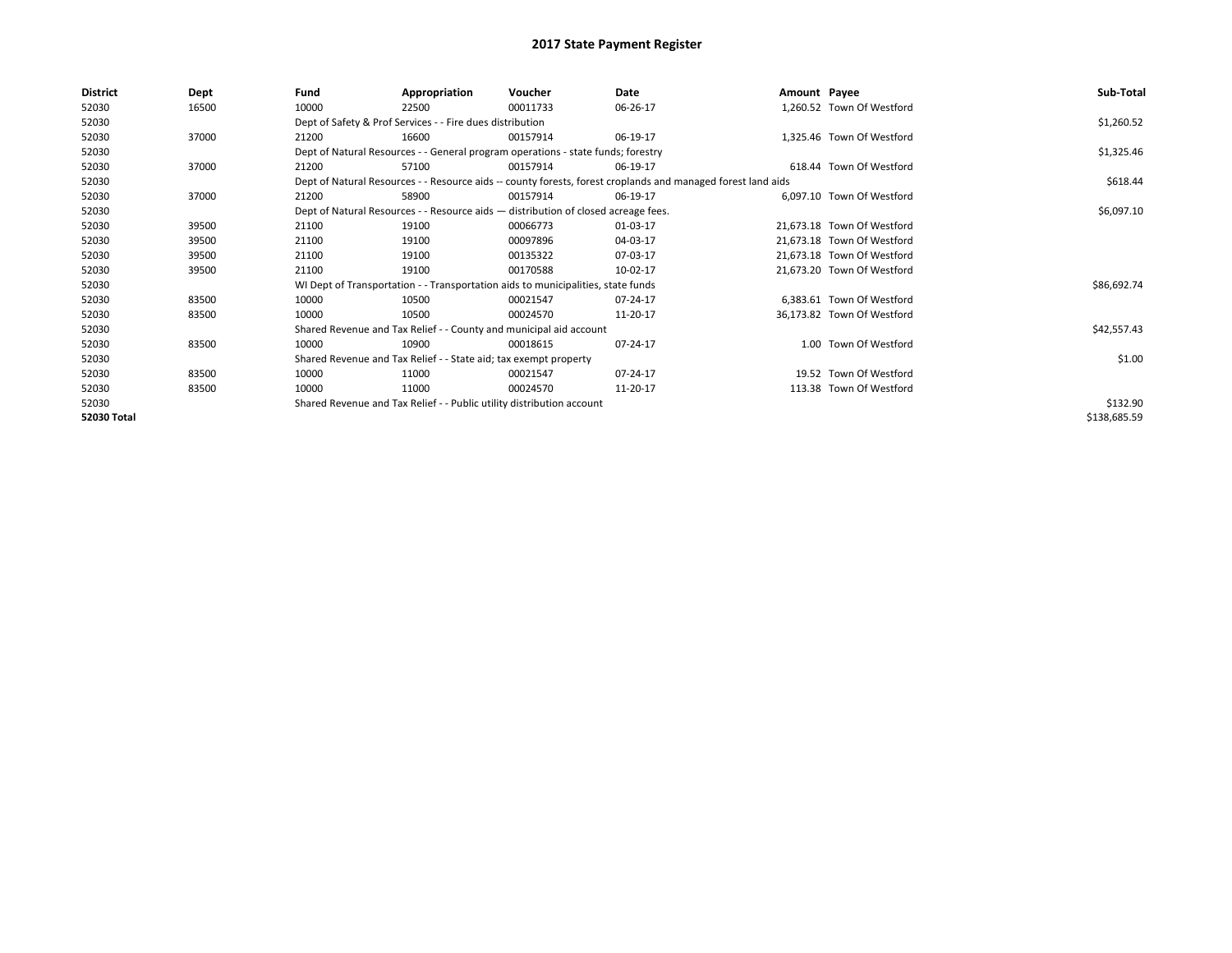| District           | Dept  | Fund  | Appropriation                                                                                                | Voucher  | Date           | Amount Payee |                          | Sub-Total    |  |  |  |
|--------------------|-------|-------|--------------------------------------------------------------------------------------------------------------|----------|----------------|--------------|--------------------------|--------------|--|--|--|
| 52032              | 16500 | 10000 | 22500                                                                                                        | 00011734 | 06-26-17       |              | 1,312.01 Town Of Willow  |              |  |  |  |
| 52032              |       |       | Dept of Safety & Prof Services - - Fire dues distribution                                                    |          |                |              |                          | \$1,312.01   |  |  |  |
| 52032              | 37000 | 10000 | 50300                                                                                                        | 00125760 | 02-06-17       |              | 4.194.57 Town Of Willow  |              |  |  |  |
| 52032              | 37000 | 10000 | 50300                                                                                                        | 00142494 | 04-21-17       |              | 180.46 Town Of Willow    |              |  |  |  |
| 52032              |       |       | Dept of Natural Resources - - Aids in lieu of taxes - general fund                                           |          |                |              |                          | \$4,375.03   |  |  |  |
| 52032              | 37000 | 21200 | 16600                                                                                                        | 00157915 | 06-19-17       |              | 1,722.82 Town Of Willow  |              |  |  |  |
| 52032              |       |       | Dept of Natural Resources - - General program operations - state funds; forestry                             |          |                |              |                          | \$1,722.82   |  |  |  |
| 52032              | 37000 | 21200 | 57100                                                                                                        | 00157915 | 06-19-17       |              | 814.50 Town Of Willow    |              |  |  |  |
| 52032              |       |       | Dept of Natural Resources - - Resource aids -- county forests, forest croplands and managed forest land aids |          |                |              |                          |              |  |  |  |
| 52032              | 37000 | 21200 | 58900                                                                                                        | 00157915 | 06-19-17       |              | 7.924.99 Town Of Willow  |              |  |  |  |
| 52032              |       |       | Dept of Natural Resources - - Resource aids - distribution of closed acreage fees.                           |          |                |              |                          | \$7,924.99   |  |  |  |
| 52032              | 39500 | 21100 | 19100                                                                                                        | 00066774 | 01-03-17       |              | 23,941.24 Town Of Willow |              |  |  |  |
| 52032              | 39500 | 21100 | 19100                                                                                                        | 00097897 | 04-03-17       |              | 23,941.24 Town Of Willow |              |  |  |  |
| 52032              | 39500 | 21100 | 19100                                                                                                        | 00135323 | 07-03-17       |              | 23,941.24 Town Of Willow |              |  |  |  |
| 52032              | 39500 | 21100 | 19100                                                                                                        | 00170589 | 10-02-17       |              | 23,941.26 Town Of Willow |              |  |  |  |
| 52032              |       |       | WI Dept of Transportation - - Transportation aids to municipalities, state funds                             |          |                |              |                          | \$95,764.98  |  |  |  |
| 52032              | 83500 | 10000 | 10500                                                                                                        | 00021548 | 07-24-17       |              | 5,987.56 Town Of Willow  |              |  |  |  |
| 52032              | 83500 | 10000 | 10500                                                                                                        | 00024571 | 11-20-17       |              | 33,929.49 Town Of Willow |              |  |  |  |
| 52032              |       |       | Shared Revenue and Tax Relief - - County and municipal aid account                                           |          |                |              |                          | \$39,917.05  |  |  |  |
| 52032              | 83500 | 10000 | 10900                                                                                                        | 00018616 | $07 - 24 - 17$ |              | 4.00 Town Of Willow      |              |  |  |  |
| 52032              |       |       | Shared Revenue and Tax Relief - - State aid; tax exempt property                                             |          |                |              |                          | \$4.00       |  |  |  |
| <b>52032 Total</b> |       |       |                                                                                                              |          |                |              |                          | \$151,835.38 |  |  |  |
|                    |       |       |                                                                                                              |          |                |              |                          |              |  |  |  |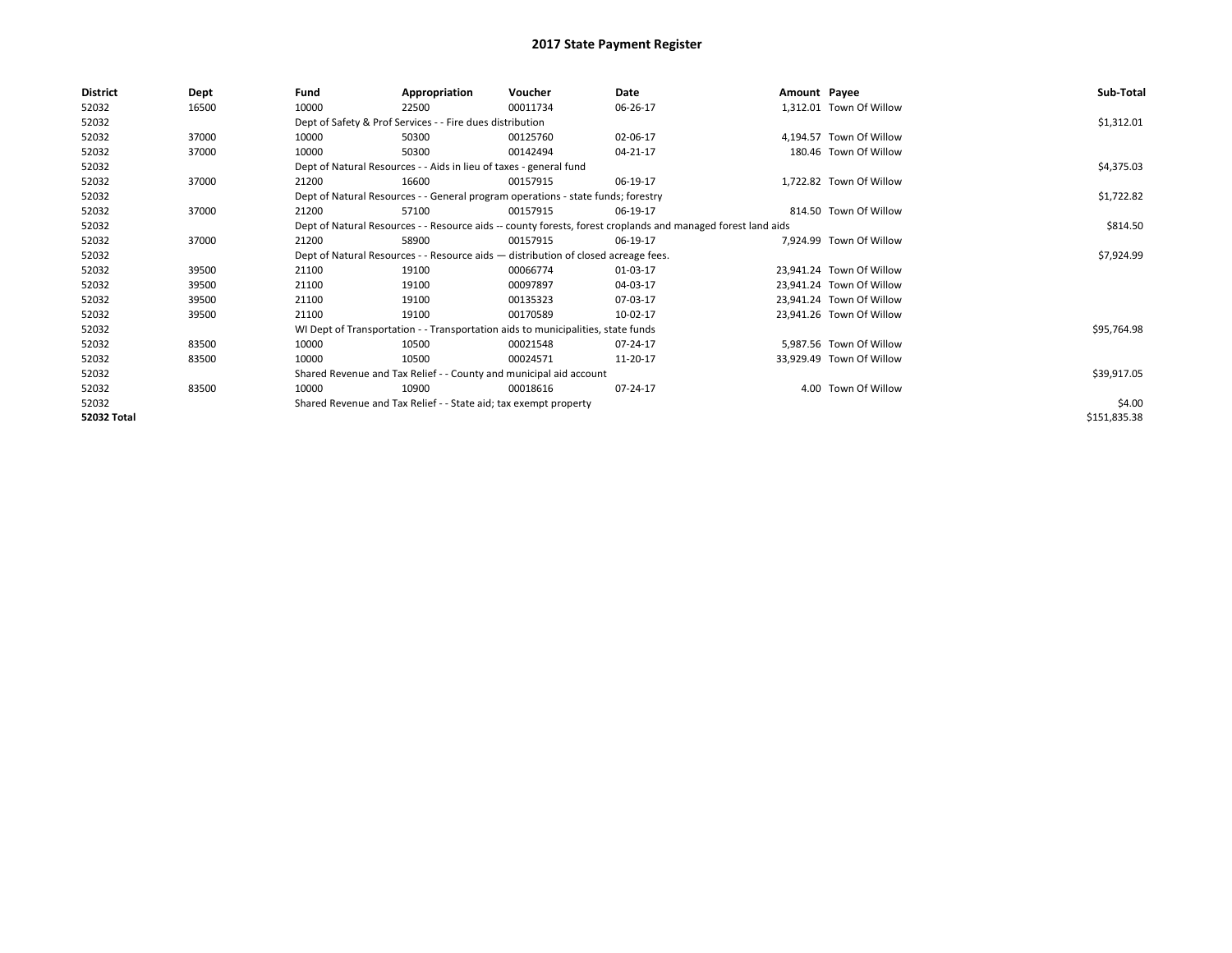| <b>District</b>    | Dept  | Fund  | Appropriation                                                    | <b>Voucher</b>                                                                   | Date     | Amount Payee |                            | Sub-Total   |
|--------------------|-------|-------|------------------------------------------------------------------|----------------------------------------------------------------------------------|----------|--------------|----------------------------|-------------|
| 52106              | 16500 | 10000 | 22500                                                            | 00011735                                                                         | 06-27-17 |              | 200.78 Boaz, Village of    |             |
| 52106              |       |       | Dept of Safety & Prof Services - - Fire dues distribution        |                                                                                  |          |              |                            | \$200.78    |
| 52106              | 39500 | 21100 | 19100                                                            | 00066775                                                                         | 01-03-17 |              | 1,089.99 Boaz, Village of  |             |
| 52106              | 39500 | 21100 | 19100                                                            | 00097898                                                                         | 04-03-17 |              | 1,089.99 Boaz, Village of  |             |
| 52106              | 39500 | 21100 | 19100                                                            | 00135324                                                                         | 07-03-17 |              | 1,089.99 Boaz, Village of  |             |
| 52106              | 39500 | 21100 | 19100                                                            | 00170590                                                                         | 10-02-17 |              | 1,089.99 Boaz, Village of  |             |
| 52106              |       |       |                                                                  | WI Dept of Transportation - - Transportation aids to municipalities, state funds |          |              |                            | \$4,359.96  |
| 52106              | 83500 | 10000 | 10500                                                            | 00021549                                                                         | 07-24-17 |              | 8,558.93 Boaz, Village of  |             |
| 52106              | 83500 | 10000 | 10500                                                            | 00024572                                                                         | 11-20-17 |              | 48,500.60 Boaz, Village of |             |
| 52106              |       |       |                                                                  | Shared Revenue and Tax Relief - - County and municipal aid account               |          |              |                            | \$57,059.53 |
| 52106              | 83500 | 10000 | 10900                                                            | 00018617                                                                         | 07-24-17 |              | 2.00 Boaz, Village of      |             |
| 52106              |       |       | Shared Revenue and Tax Relief - - State aid; tax exempt property |                                                                                  |          |              |                            | \$2.00      |
| <b>52106 Total</b> |       |       |                                                                  |                                                                                  |          |              |                            | \$61,622.27 |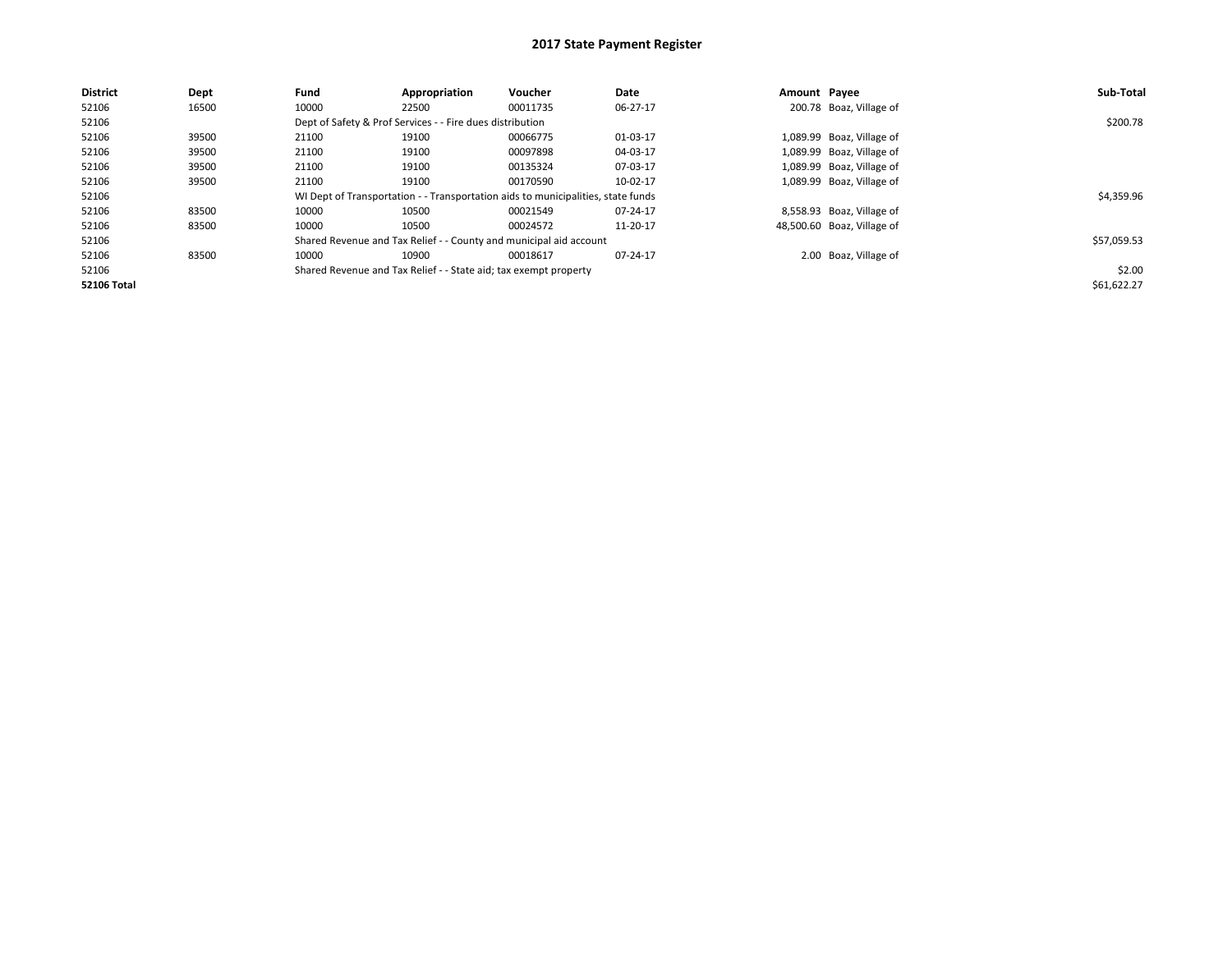| <b>District</b>    | Dept  | Fund  | Appropriation                                                                    | Voucher  | Date     | Amount Payee |                                | Sub-Total    |
|--------------------|-------|-------|----------------------------------------------------------------------------------|----------|----------|--------------|--------------------------------|--------------|
| 52111              | 16500 | 10000 | 22500                                                                            | 00011736 | 06-26-17 |              | 626.66 Village Of Cazenovia    |              |
| 52111              |       |       | Dept of Safety & Prof Services - - Fire dues distribution                        |          |          |              |                                | \$626.66     |
| 52111              | 37000 | 27400 | 67000                                                                            | 00154797 | 06-01-17 |              | 1,752.74 Village Of Cazenovia  |              |
| 52111              |       |       | Dept of Natural Resources - - Financial assistance for responsible units         |          |          |              |                                | \$1,752.74   |
| 52111              | 37000 | 36300 | <b>TX100</b>                                                                     | 00199282 | 12-05-17 |              | 90,745.65 Village Of Cazenovia |              |
| 52111              |       |       | Dept of Natural Resources - - DNR-DAM SAFETY PROJECTS                            |          |          |              |                                | \$90,745.65  |
| 52111              | 39500 | 21100 | 19100                                                                            | 00066776 | 01-03-17 |              | 3,130.88 Village Of Cazenovia  |              |
| 52111              | 39500 | 21100 | 19100                                                                            | 00097899 | 04-03-17 |              | 3,130.88 Village Of Cazenovia  |              |
| 52111              | 39500 | 21100 | 19100                                                                            | 00135325 | 07-03-17 |              | 3,130.88 Village Of Cazenovia  |              |
| 52111              | 39500 | 21100 | 19100                                                                            | 00170591 | 10-02-17 |              | 3,130.91 Village Of Cazenovia  |              |
| 52111              |       |       | WI Dept of Transportation - - Transportation aids to municipalities, state funds |          |          |              |                                | \$12,523.55  |
| 52111              | 83500 | 10000 | 10100                                                                            | 00021550 | 07-24-17 |              | 1,490.81 Village Of Cazenovia  |              |
| 52111              |       |       | Shared Revenue and Tax Relief - - Expenditure restraint program account          |          |          |              |                                | \$1,490.81   |
| 52111              | 83500 | 10000 | 10500                                                                            | 00021550 | 07-24-17 |              | 12,196.18 Village Of Cazenovia |              |
| 52111              | 83500 | 10000 | 10500                                                                            | 00024573 | 11-20-17 |              | 69,111.68 Village Of Cazenovia |              |
| 52111              |       |       | Shared Revenue and Tax Relief - - County and municipal aid account               |          |          |              |                                | \$81,307.86  |
| 52111              | 83500 | 10000 | 10900                                                                            | 00018618 | 07-24-17 |              | 196.00 Village Of Cazenovia    |              |
| 52111              |       |       | Shared Revenue and Tax Relief - - State aid; tax exempt property                 |          |          |              |                                | \$196.00     |
| <b>52111 Total</b> |       |       |                                                                                  |          |          |              |                                | \$188,643.27 |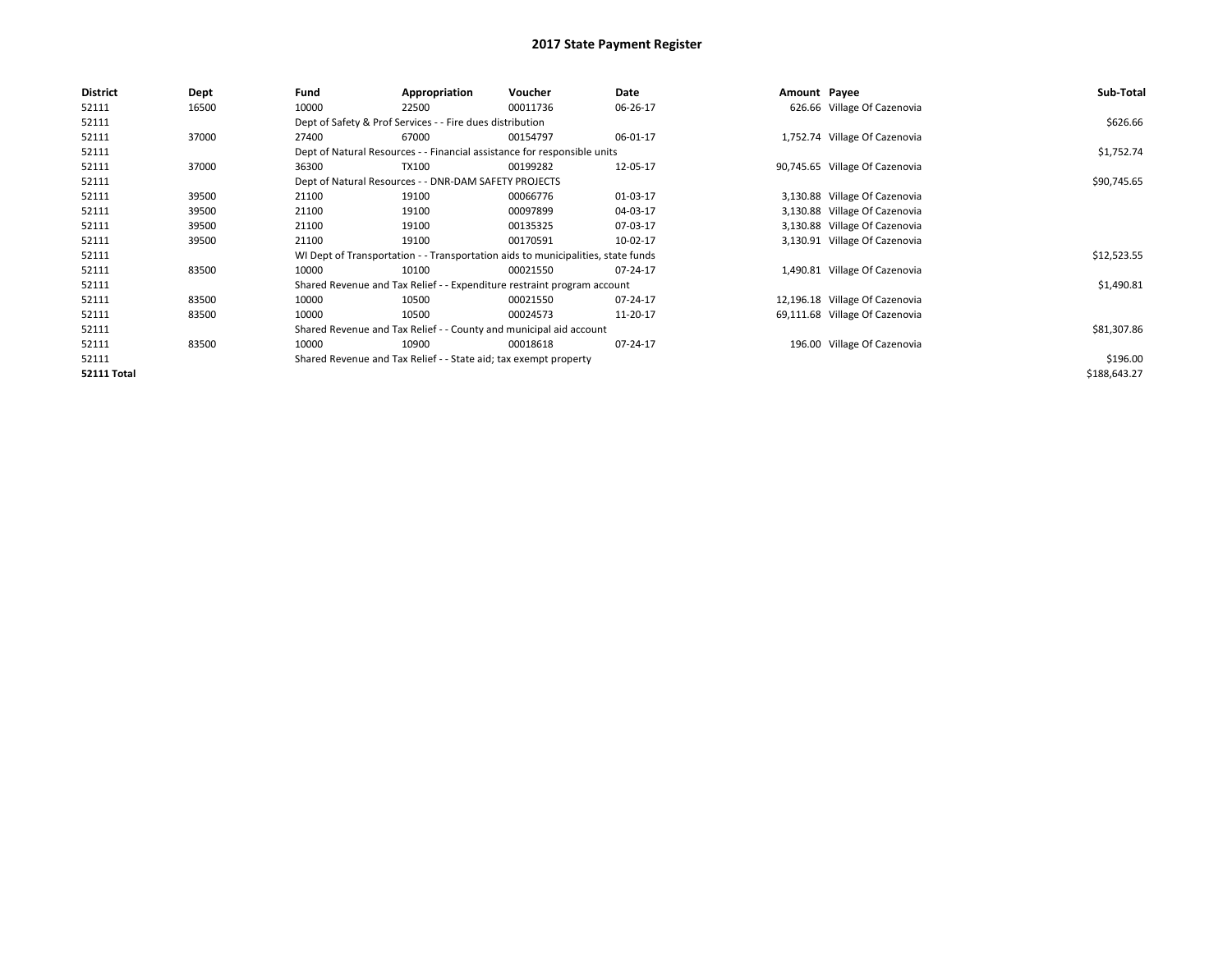| <b>District</b>    | Dept  | Fund  | Appropriation                                                                    | Voucher  | Date                                                                                                         | Amount Payee |                                 | Sub-Total    |
|--------------------|-------|-------|----------------------------------------------------------------------------------|----------|--------------------------------------------------------------------------------------------------------------|--------------|---------------------------------|--------------|
| 52146              | 16500 | 10000 | 22500                                                                            | 00011737 | 06-26-17                                                                                                     |              | 1,559.67 Village Of Lone Rock   |              |
| 52146              |       |       | Dept of Safety & Prof Services - - Fire dues distribution                        |          |                                                                                                              |              |                                 | \$1,559.67   |
| 52146              | 37000 | 10000 | 50300                                                                            | 00143948 | 04-21-17                                                                                                     |              | 13.75 Village Of Lone Rock      |              |
| 52146              |       |       | Dept of Natural Resources - - Aids in lieu of taxes - general fund               |          |                                                                                                              |              |                                 | \$13.75      |
| 52146              | 37000 | 21200 | 57100                                                                            | 00157916 | 06-19-17                                                                                                     |              | 8.00 Village Of Lone Rock       |              |
| 52146              |       |       |                                                                                  |          | Dept of Natural Resources - - Resource aids -- county forests, forest croplands and managed forest land aids |              |                                 | \$8.00       |
| 52146              | 37000 | 21200 | 58300                                                                            | 00147299 | 05-16-17                                                                                                     |              | 1,489.47 Village Of Lone Rock   |              |
| 52146              |       |       | Dept of Natural Resources - - Recreation and resource aids, federal funds        |          |                                                                                                              |              |                                 | \$1,489.47   |
| 52146              | 39500 | 21100 | 19100                                                                            | 00066777 | 01-03-17                                                                                                     |              | 5,763.73 Village Of Lone Rock   |              |
| 52146              | 39500 | 21100 | 19100                                                                            | 00097900 | 04-03-17                                                                                                     |              | 5,763.73 Village Of Lone Rock   |              |
| 52146              | 39500 | 21100 | 19100                                                                            | 00135326 | 07-03-17                                                                                                     |              | 5,763.73 Village Of Lone Rock   |              |
| 52146              | 39500 | 21100 | 19100                                                                            | 00170592 | 10-02-17                                                                                                     |              | 5,763.75 Village Of Lone Rock   |              |
| 52146              |       |       | WI Dept of Transportation - - Transportation aids to municipalities, state funds |          |                                                                                                              |              |                                 | \$23,054.94  |
| 52146              | 43500 | 10000 | 11900                                                                            | 00152477 | 09-01-17                                                                                                     |              | 4,821.37 Village Of Lone Rock   |              |
| 52146              |       |       | Department of Health Services - - Emergency medical services; aids               |          |                                                                                                              |              |                                 | \$4,821.37   |
| 52146              | 43500 | 00005 | 16300                                                                            | 01LGS    | 11-17-17                                                                                                     |              | 3,452.83 Village Of Lone Rock   |              |
| 52146              |       |       | Department of Health Services - - Guardianship grant program                     |          |                                                                                                              |              |                                 | \$3,452.83   |
| 52146              | 45500 | 10000 | 23100                                                                            | 00039742 | 12-26-17                                                                                                     |              | 160.00 Village Of Lone Rock     |              |
| 52146              |       |       | Department of Justice - - Law enforcement training fund, local assistance        |          |                                                                                                              |              |                                 | \$160.00     |
| 52146              | 83500 | 10000 | 10500                                                                            | 00021551 | 07-24-17                                                                                                     |              | 20,514.91 Village Of Lone Rock  |              |
| 52146              | 83500 | 10000 | 10500                                                                            | 00024574 | 11-20-17                                                                                                     |              | 112,908.59 Village Of Lone Rock |              |
| 52146              |       |       | Shared Revenue and Tax Relief - - County and municipal aid account               |          |                                                                                                              |              |                                 | \$133,423.50 |
| 52146              | 83500 | 10000 | 10900                                                                            | 00018619 | 07-24-17                                                                                                     |              | 21.00 Village Of Lone Rock      |              |
| 52146              |       |       | Shared Revenue and Tax Relief - - State aid; tax exempt property                 |          |                                                                                                              |              |                                 | \$21.00      |
| 52146              | 83500 | 52100 | 36300                                                                            | 00015982 | 03-27-17                                                                                                     |              | 3,675.84 Village Of Lone Rock   |              |
| 52146              |       |       | Shared Revenue and Tax Relief - - Lottery and gaming credit                      |          |                                                                                                              |              |                                 | \$3,675.84   |
| <b>52146 Total</b> |       |       |                                                                                  |          |                                                                                                              |              |                                 | \$171,680.37 |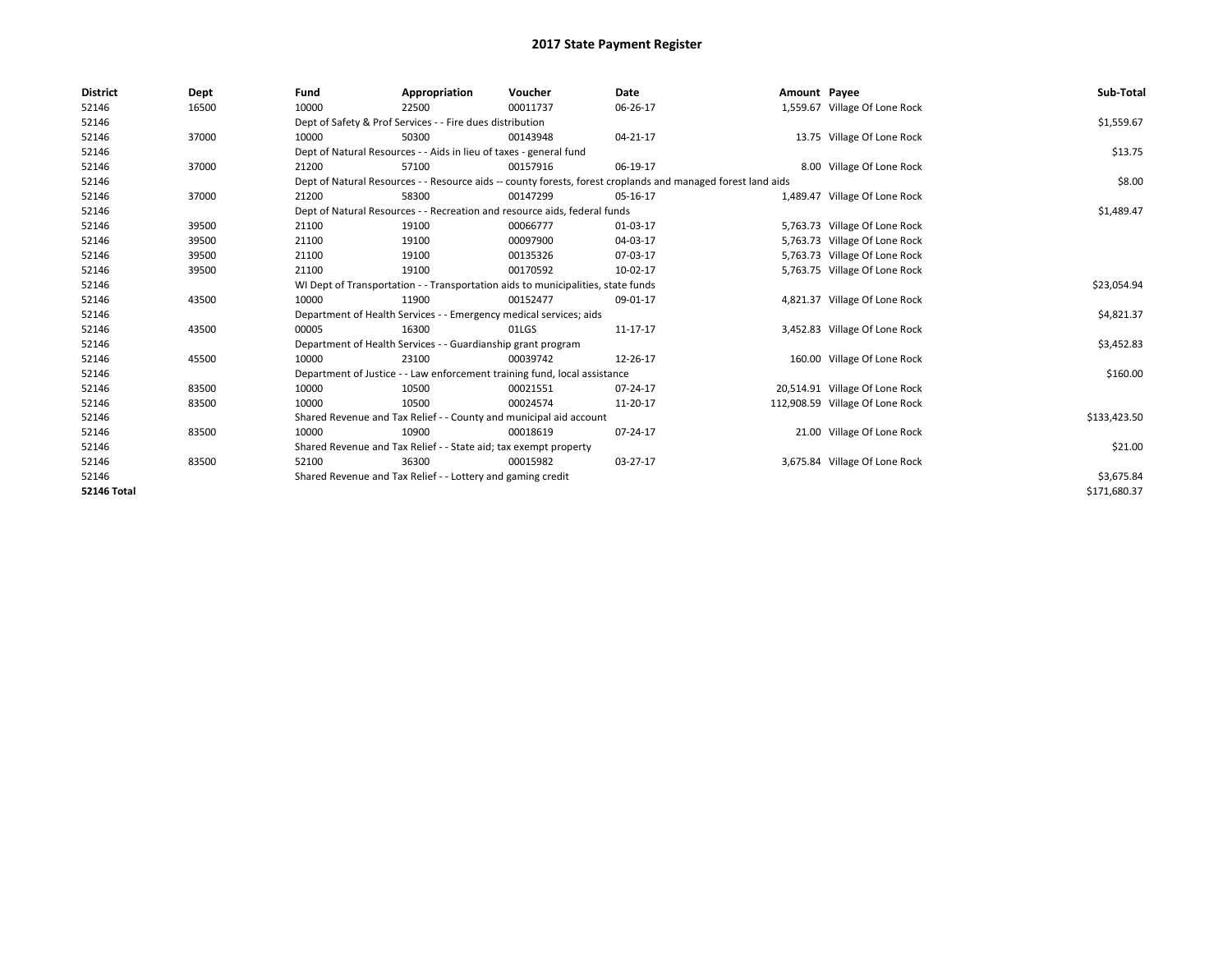| <b>District</b>    | Dept  | Fund  | Appropriation                                                                    | Voucher  | Date                                                                                                     | Amount Payee |                             | Sub-Total    |
|--------------------|-------|-------|----------------------------------------------------------------------------------|----------|----------------------------------------------------------------------------------------------------------|--------------|-----------------------------|--------------|
| 52186              | 16500 | 10000 | 22500                                                                            | 00011738 | 06-26-17                                                                                                 |              | 1,043.47 Village Of Viola   |              |
| 52186              |       |       | Dept of Safety & Prof Services - - Fire dues distribution                        |          |                                                                                                          |              |                             | \$1,043.47   |
| 52186              | 39500 | 21100 | 19100                                                                            | 00066778 | 01-03-17                                                                                                 |              | 7,239.62 Village Of Viola   |              |
| 52186              | 39500 | 21100 | 19100                                                                            | 00097901 | 04-03-17                                                                                                 |              | 7,239.62 Village Of Viola   |              |
| 52186              | 39500 | 21100 | 19100                                                                            | 00135327 | 07-03-17                                                                                                 |              | 7,239.62 Village Of Viola   |              |
| 52186              | 39500 | 21100 | 19100                                                                            | 00170593 | 10-02-17                                                                                                 |              | 7,239.62 Village Of Viola   |              |
| 52186              |       |       | WI Dept of Transportation - - Transportation aids to municipalities, state funds |          |                                                                                                          |              |                             | \$28,958.48  |
| 52186              | 39500 | 21100 | 26000                                                                            | 00085067 | 02-13-17                                                                                                 |              | 14,615.25 Village Of Viola  |              |
| 52186              | 39500 | 21100 | 26000                                                                            | 00128379 | 06-14-17                                                                                                 |              | 19,048.61 Village Of Viola  |              |
| 52186              | 39500 | 21100 | 26000                                                                            | 00136737 | 06-29-17                                                                                                 |              | 9,992.62 Village Of Viola   |              |
| 52186              | 39500 | 21100 | 26000                                                                            | 00152056 | 08-08-17                                                                                                 |              | 19,630.50 Village Of Viola  |              |
| 52186              | 39500 | 21100 | 26000                                                                            | 00167358 | 09-21-17                                                                                                 |              | 5,214.53 Village Of Viola   |              |
| 52186              | 39500 | 21100 | 26000                                                                            | 00173788 | 10-03-17                                                                                                 |              | 5,425.69 Village Of Viola   |              |
| 52186              | 39500 | 21100 | 26000                                                                            | 00188929 | 11-06-17                                                                                                 |              | 6,016.21 Village Of Viola   |              |
| 52186              |       |       |                                                                                  |          | WI Dept of Transportation - - Transportation facilities economic assistance and development, state funds |              |                             | \$79,943.41  |
| 52186              | 43500 | 00005 | 16300                                                                            | 01LGS    | 11-17-17                                                                                                 |              | 2,094.34 Village Of Viola   |              |
| 52186              |       |       | Department of Health Services - - Guardianship grant program                     |          |                                                                                                          |              |                             | \$2,094.34   |
| 52186              | 45500 | 10000 | 23100                                                                            | 00021587 | 01-03-17                                                                                                 |              | 160.00 Village Of Viola     |              |
| 52186              |       |       | Department of Justice - - Law enforcement training fund, local assistance        |          |                                                                                                          |              |                             | \$160.00     |
| 52186              | 46500 | 10000 | 30500                                                                            | 00029018 | 07-11-17                                                                                                 |              | 483.63 Village Of Viola     |              |
| 52186              | 46500 | 10000 | 30500                                                                            | 00033665 | 10-27-17                                                                                                 |              | 491.25 Village Of Viola     |              |
| 52186              | 46500 | 10000 | 30500                                                                            | 00034662 | 11-22-17                                                                                                 |              | 3,578.51 Village Of Viola   |              |
| 52186              |       |       |                                                                                  |          | Department of Military Affairs - - Disaster recovery aid; public health emergency quarantine costs       |              |                             | \$4,553.39   |
| 52186              | 46500 | 10000 | 34200                                                                            | 00029018 | 07-11-17                                                                                                 |              | 2,901.80 Village Of Viola   |              |
| 52186              | 46500 | 10000 | 34200                                                                            | 00033665 | 10-27-17                                                                                                 |              | 2,947.52 Village Of Viola   |              |
| 52186              | 46500 | 10000 | 34200                                                                            | 00034662 | 11-22-17                                                                                                 |              | 21,471.07 Village Of Viola  |              |
| 52186              |       |       | Department of Military Affairs - - Federal aid, local assistance                 |          |                                                                                                          |              |                             | \$27,320.39  |
| 52186              | 50500 | 10000 | 74300                                                                            | 00051450 | 06-02-17                                                                                                 |              | 70,000.00 Village Of Viola  |              |
| 52186              | 50500 | 10000 | 74300                                                                            | 00053497 | 06-22-17                                                                                                 |              | 17,000.00 Village Of Viola  |              |
| 52186              | 50500 | 10000 | 74300                                                                            | 00057345 | 08-14-17                                                                                                 |              | 64,000.00 Village Of Viola  |              |
| 52186              | 50500 | 10000 | 74300                                                                            | 00058600 | 09-05-17                                                                                                 |              | 9,700.00 Village Of Viola   |              |
| 52186              | 50500 | 10000 | 74300                                                                            | 00063794 | 10-31-17                                                                                                 |              | 12,000.00 Village Of Viola  |              |
| 52186              |       |       | Department of Administration - - Federal aid; local assistance                   |          |                                                                                                          |              |                             | \$172,700.00 |
| 52186              | 83500 | 10000 | 10500                                                                            | 00021552 | 07-24-17                                                                                                 |              | 42,303.26 Village Of Viola  |              |
| 52186              | 83500 | 10000 | 10500                                                                            | 00024575 | 11-20-17                                                                                                 |              | 237,624.15 Village Of Viola |              |
| 52186              |       |       | Shared Revenue and Tax Relief - - County and municipal aid account               |          |                                                                                                          |              |                             | \$279,927.41 |
| 52186              | 83500 | 10000 | 10900                                                                            | 00018620 | 07-24-17                                                                                                 |              | 4.00 Village Of Viola       |              |
| 52186              | 83500 | 10000 | 10900                                                                            | 00019931 | 07-24-17                                                                                                 |              | 96.00 Village Of Viola      |              |
| 52186              |       |       | Shared Revenue and Tax Relief - - State aid; tax exempt property                 |          |                                                                                                          |              |                             | \$100.00     |
| 52186              | 83500 | 10000 | 11000                                                                            | 00021552 | 07-24-17                                                                                                 |              | 46.83 Village Of Viola      |              |
| 52186              | 83500 | 10000 | 11000                                                                            | 00024575 | 11-20-17                                                                                                 |              | 268.39 Village Of Viola     |              |
| 52186              |       |       | Shared Revenue and Tax Relief - - Public utility distribution account            |          |                                                                                                          |              |                             | \$315.22     |
| <b>52186 Total</b> |       |       |                                                                                  |          |                                                                                                          |              |                             | \$597,116.11 |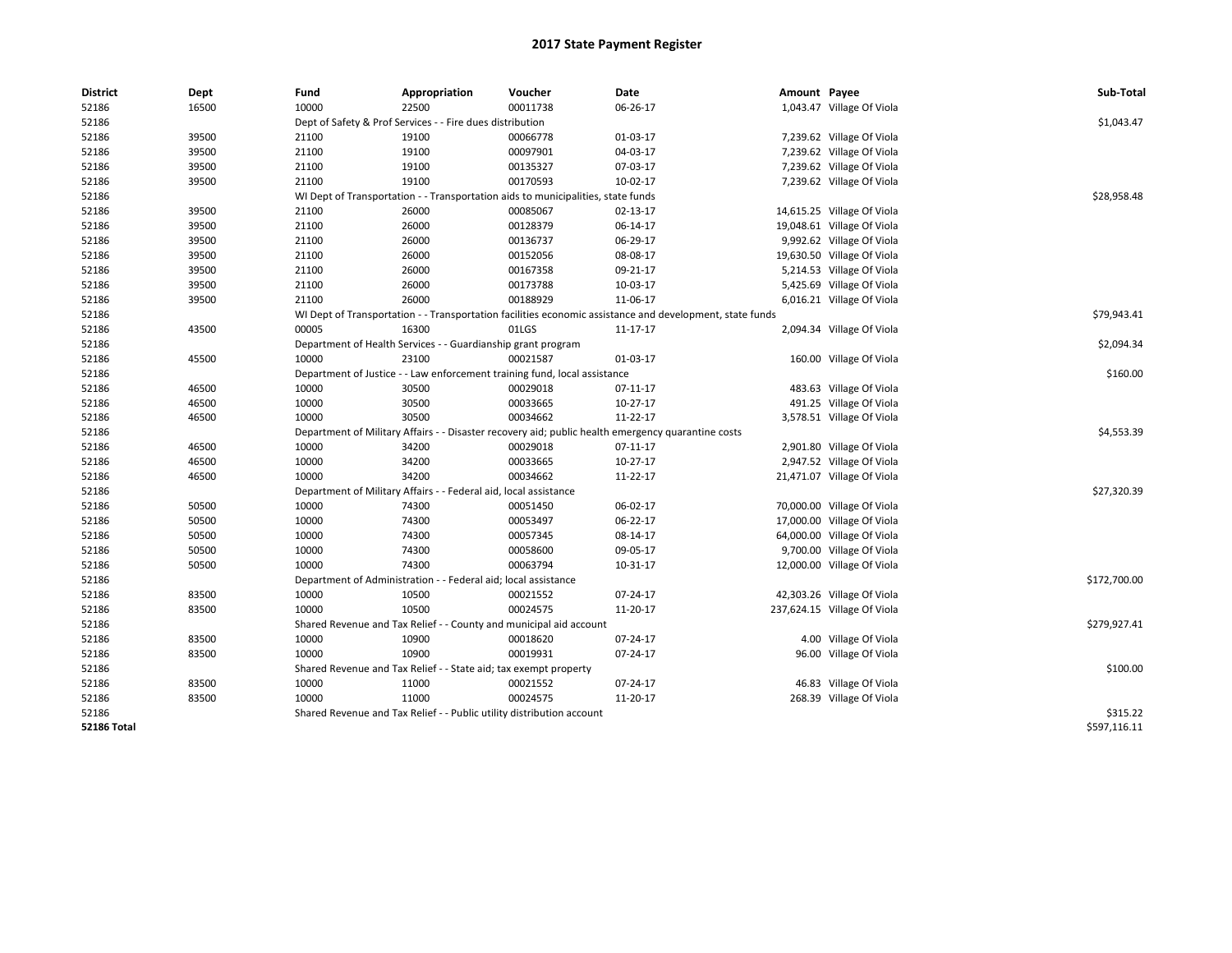| <b>District</b>    | Dept  | Fund                                                                                               | Appropriation | Voucher    | Date     | Amount Payee |                          | Sub-Total   |
|--------------------|-------|----------------------------------------------------------------------------------------------------|---------------|------------|----------|--------------|--------------------------|-------------|
| 52196              | 16500 | 10000                                                                                              | 22500         | 00011739   | 06-26-17 |              | 141.44 Village Of Yuba   |             |
| 52196              |       | Dept of Safety & Prof Services - - Fire dues distribution                                          |               | \$141.44   |          |              |                          |             |
| 52196              | 39500 | 21100                                                                                              | 19100         | 00066779   | 01-03-17 |              | 567.01 Village Of Yuba   |             |
| 52196              | 39500 | 21100                                                                                              | 19100         | 00097902   | 04-03-17 |              | 567.01 Village Of Yuba   |             |
| 52196              | 39500 | 21100                                                                                              | 19100         | 00135328   | 07-03-17 |              | 567.01 Village Of Yuba   |             |
| 52196              | 39500 | 21100                                                                                              | 19100         | 00170594   | 10-02-17 |              | 567.03 Village Of Yuba   |             |
| 52196              |       | WI Dept of Transportation - - Transportation aids to municipalities, state funds                   |               | \$2,268.06 |          |              |                          |             |
| 52196              | 46500 | 10000                                                                                              | 30500         | 00032221   | 09-26-17 |              | 835.33 Village Of Yuba   |             |
| 52196              |       | Department of Military Affairs - - Disaster recovery aid; public health emergency quarantine costs |               | \$835.33   |          |              |                          |             |
| 52196              | 46500 | 10000                                                                                              | 34200         | 00032221   | 09-26-17 |              | 5,012.00 Village Of Yuba |             |
| 52196              |       | Department of Military Affairs - - Federal aid, local assistance                                   |               | \$5,012.00 |          |              |                          |             |
| 52196              | 83500 | 10000                                                                                              | 10500         | 00021553   | 07-24-17 |              | 1,415.69 Village Of Yuba |             |
| 52196              | 83500 | 10000                                                                                              | 10500         | 00024576   | 11-20-17 |              | 8,022.24 Village Of Yuba |             |
| 52196              |       | Shared Revenue and Tax Relief - - County and municipal aid account                                 |               | \$9,437.93 |          |              |                          |             |
| <b>52196 Total</b> |       |                                                                                                    |               |            |          |              |                          | \$17,694.76 |